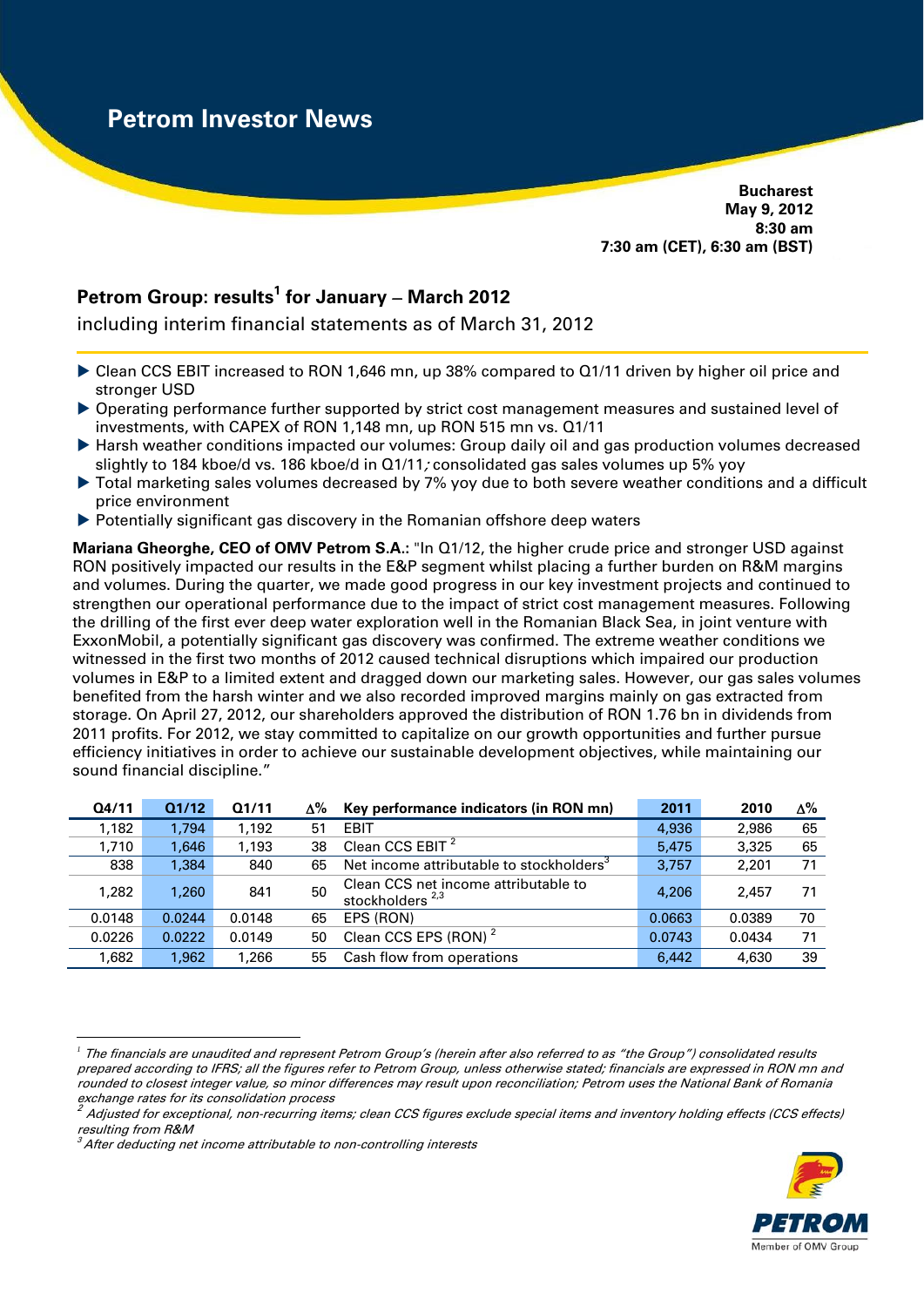# **Financial highlights**

| Q4/11          | Q1/12  | Q1/11                    | $\Delta\%$ | in RON mn                                                           | 2011   | 2010   | Δ%              |
|----------------|--------|--------------------------|------------|---------------------------------------------------------------------|--------|--------|-----------------|
| 6,390          | 6,005  | 4,978                    | 21         | Sales <sup>1</sup>                                                  | 22,614 | 18,616 | 21              |
| 1,461          | 1,704  | 1,261                    | 35         | EBIT E&P $2$                                                        | 5,236  | 3,012  | 74              |
| 113            | 136    | 33                       | 309        | EBIT G&P                                                            | 149    | 164    | (9)             |
| (376)          | 86     | (53)                     | n.m.       | EBIT R&M                                                            | (187)  | 106    | n.m.            |
| (31)           | (12)   | (21)                     | (43)       | EBIT Co&O                                                           | (79)   | (135)  | (42)            |
| 15             | (121)  | (28)                     | 327        | Consolidation                                                       | (183)  | (161)  | 14              |
| 1,182          | 1,794  | 1,192                    | 51         | <b>EBIT Group</b>                                                   | 4,936  | 2,986  | 65              |
| (640)          |        | (107)                    | n.m.       | Special items <sup>3</sup>                                          | (852)  | (551)  | 54              |
| (11)           |        | (1)                      | n.m.       | thereof: Personnel and<br>restructuring                             | (18)   | (139)  | (87)            |
| (132)          |        | $\overline{\phantom{a}}$ | n.a.       | Unscheduled depreciation                                            | (151)  | (446)  | (66)            |
|                |        | $\blacksquare$           | n.a.       | Asset disposal                                                      |        | 16     | n.m.            |
| (504)          |        |                          | n.a.       | Provision for Competition<br>Council fine                           | (504)  |        | n.m.            |
| $\overline{7}$ |        | (106)                    | n.m.       | Other                                                               | (178)  | 18     | n.m.            |
| 112            | 147    | 105                      | 40         | CCS effects: Inventory holding<br>gains/(losses)                    | 312    | 212    | 47              |
| 1,547          | 1,704  | 1,261                    | 35         | Clean EBIT E&P <sup>2,4</sup>                                       | 5,432  | 3,544  | 53              |
| 114            | 136    | 33                       | 309        | Clean EBIT G&P <sup>4</sup>                                         | 150    | 172    | (13)            |
| 61             | (61)   | (52)                     | 17         | Clean CCS EBIT R&M <sup>4</sup>                                     | 152    | (104)  | n.m.            |
| (28)           | (12)   | (21)                     | (43)       | Clean EBIT Co&O <sup>4</sup>                                        | (76)   | (125)  | (40)            |
| 15             | (121)  | (28)                     | 327        | Consolidation                                                       | (183)  | (161)  | 14              |
| 1,710          | 1,646  | 1,193                    | 38         | Clean CCS EBIT <sup>4</sup>                                         | 5,475  | 3,325  | 65              |
| 1,081          | 1,655  | 1,011                    | 64         | Income from ordinary activities                                     | 4,609  | 2,605  | 77              |
| 838            | 1,385  | 841                      | 65         | Net income                                                          | 3,759  | 2,190  | 72              |
| 838            | 1,384  | 840                      | 65         | Net income attributable to<br>stockholders <sup>5</sup>             | 3,757  | 2,201  | 71              |
| 1,282          | 1,260  | 841                      | 50         | Clean CCS net income<br>attributable to stockholders <sup>4,5</sup> | 4,206  | 2,457  | 71              |
| 0.0148         | 0.0244 | 0.0148                   | 65         | EPS (RON)                                                           | 0.0663 | 0.0389 | 70              |
| 0.0226         | 0.0222 | 0.0149                   | 50         | Clean CCS EPS (RON) <sup>4</sup>                                    | 0.0743 | 0.0434 | 71              |
| 1,682          | 1,962  | 1,266                    | 55         | Cash flow from operations                                           | 6,442  | 4,630  | 39              |
| 0.0297         | 0.0346 | 0.0224                   | 55         | CFPS (RON)                                                          | 0.1137 | 0.0817 | 39              |
| 1,955          | 1,304  | 2,349                    | (44)       | Net debt                                                            | 1,955  | 2,299  | (15)            |
| 9              | 6      | 12                       | (51)       | Gearing (%) <sup>6</sup>                                            | 9      | 12     | (23)            |
| 1,873          | 1,148  | 633                      | 81         | Capital expenditures                                                | 4,803  | 4,863  | (1)             |
|                |        | $\overline{\phantom{0}}$ | n.a.       | Dividend per share                                                  | 0.0310 | 0.0177 | $\overline{75}$ |
|                | 26     | 19                       | 36         | <b>ROFA (%)</b>                                                     | 19     | 12     | 50              |
|                | 25     | 18                       | 39         | ROACE (%)                                                           | 17     | 11     | 61              |
|                | 26     | 18                       | 43         | ROE (%)                                                             | 19     | 13     | 51              |
| 22             | 16     | 17                       | (3)        | Group tax rate (%)                                                  | 18     | 16     | 16              |
| 22,912         | 22,366 | 24,339                   | (8)        | Petrom Group employees at<br>the end of the period                  | 22,912 | 24,662 | (7)             |

Figures in this and the following tables may not add up due to rounding differences.<br><sup>1</sup> Sales excluding petroleum excise tax

<sup>2</sup>Excluding intersegmental profit elimination shown in the line "Consolidation"

 $^3$  Special items are added back or deducted from EBIT; for more details please refer to each specific segment

 $^4$  Adjusted for exceptional, non-recurring items; clean CCS figures exclude special items and inventory holding effects (CCS effects) resulting from R&M

 $5$  After deducting net income attributable to non-controlling interests

 $6$ Net debt divided by equity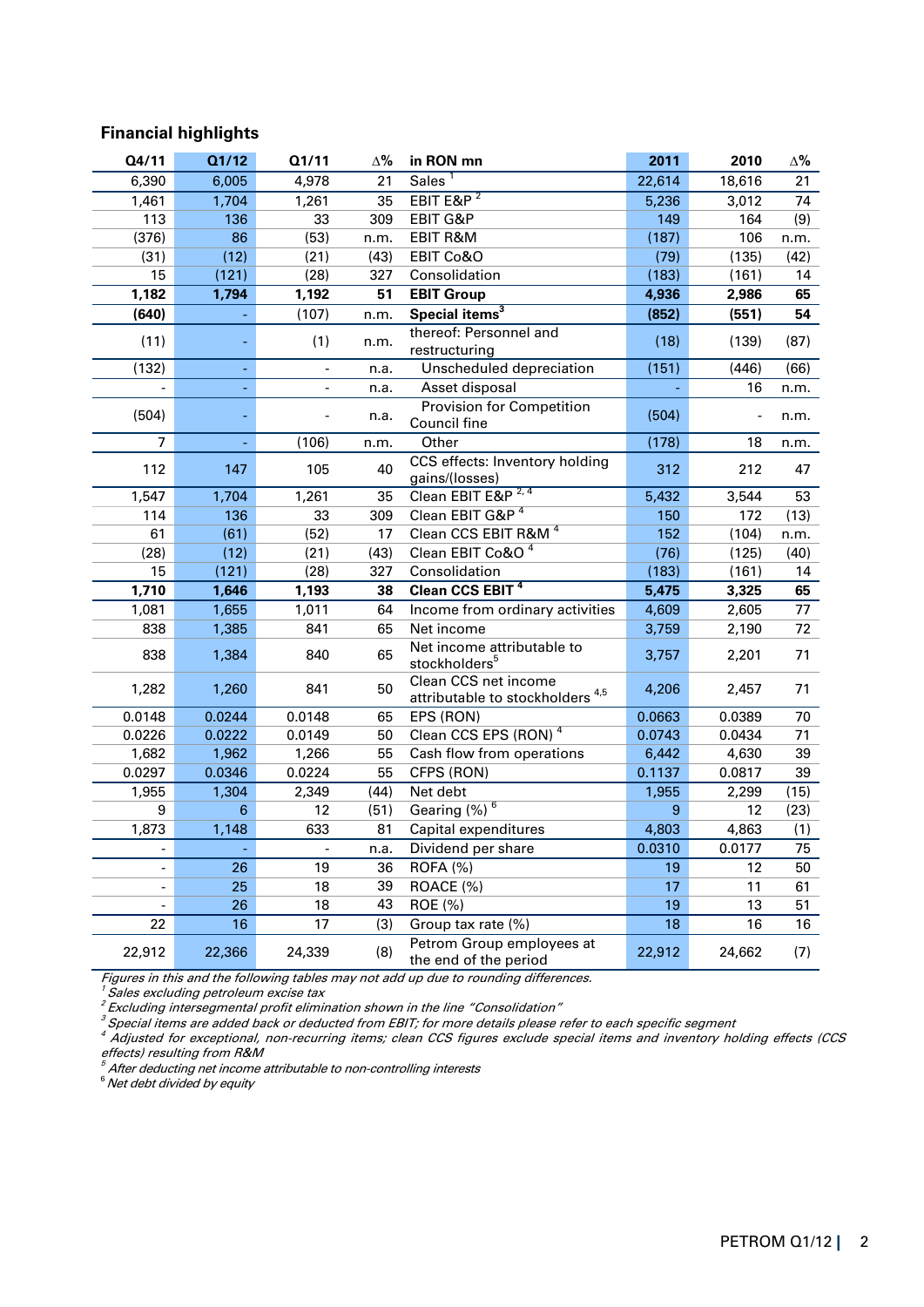| Q4/11   | Q1/12   | Q1/11                    | Δ%   | In RON mn                                                                           | 2011    | 2010    | Δ%   |
|---------|---------|--------------------------|------|-------------------------------------------------------------------------------------|---------|---------|------|
| 1,461   | 1,704   | 1,261                    | 35   | EBIT $1$                                                                            | 5,236   | 3,012   | 74   |
| (87)    |         | $\overline{\phantom{a}}$ | n.a. | Special items                                                                       | (195)   | (532)   | (63) |
| 1,547   | 1,704   | 1,261                    | 35   | Clean EBIT $1$                                                                      | 5,432   | 3,544   | 53   |
|         |         |                          |      |                                                                                     |         |         |      |
| Q4/11   | Q1/12   | Q1/11                    | Δ%   | Key performance indicators                                                          | 2011    | 2010    | Δ%   |
| 17.08   | 16.71   | 16.78                    | 0    | Total hydrocarbon production (mn boe)                                               | 67.77   | 67.08   | 1    |
| 186,000 | 184,000 | 186,000                  | (2)  | Total hydrocarbon production (boe/day) <sup>2</sup>                                 | 186,000 | 184,000 | 1    |
| 8.26    | 8.17    | 8.27                     | (1)  | Crude oil and NGL production (mn bbl)                                               | 33.08   | 33.34   | (1)  |
| 1.35    | 1.31    | 1.30                     | 0    | Natural gas production (bcm)                                                        | 5.32    | 5.16    | 3    |
| 47.74   | 46.21   | 46.05                    | 0    | Natural gas production (bcf)                                                        | 187.69  | 182.34  | 3    |
| 109.12  | 117.49  | 102.67                   | 14   | Average Urals price (USD/bbl)                                                       | 109.60  | 78.29   | 40   |
| 93.02   | 98.33   | 90.14                    | 9    | Average Group realized crude price<br>$(USD/bbl)^3$                                 | 93.30   | 68.72   | 36   |
| 153.81  | 149.05  | 160.29                   | (7)  | Average gas price for domestic producers<br>in Romania (USD/1,000 cbm) <sup>4</sup> | 162.29  | 155.44  | 4    |
| 145     | 267     | 114                      | 135  | Exploration expenditure (RON mn)                                                    | 436     | 341     | 28   |
| 37      | 18      | 134                      | (86) | Exploration expenses (RON mn)                                                       | 420     | 187     | 125  |
| 15.52   | 15.37   | 16.66                    | (8)  | OPEX (USD/boe)                                                                      | 16.22   | 16.74   | (3)  |

# **Exploration and Production (E&P)**

<sup>1</sup> Excluding intersegmental profit elimination

<sup>2</sup> Production figures in boe/day are rounded

 $3$  Realized price includes hedging result

<sup>4</sup> For detailed information see G&P section on page 5

## **First quarter 2012 (Q1/12) vs. first quarter 2011 (Q1/11)**

- **Operating performance supported by the favorable crude price environment and strict cost management**
- **Group oil and gas production slightly below Q1/11 as production volumes decreased in Romania due to harsh weather conditions in January and February**
- **Production costs in USD/boe decrease driven by favorable FX and strict cost management**
- **Potentially significant deep water gas discovery offshore Romania**

In Q1/12, results were mainly driven by a favorable crude price environment as the average Urals crude price reached USD 117.49/bbl, 14% above the Q1/11 level. The average Group realized crude price increased by only 9% to USD 98.33/bbl, reflecting higher losses from hedging.

Clean EBIT increased by 35% compared to Q1/11, to RON 1,704 mn, mainly driven by a significant increase in crude prices, favorable FX effect due to stronger USD against RON, lower exploration expenses and lower production costs, partly counterbalanced by higher losses from hedging. The result from hedging had a negative impact on EBIT of RON (159) mn, higher than the negative result of RON (56) mn recorded in Q1/11. Reported EBIT stands at the same level as clean EBIT as no special items were recorded in Q1/12.

In Q1/12, the drilling program in Romania comprised 31 new wells, almost the same level as in Q1/11. Group production costs in USD/boe decreased by 8% compared to Q1/11 mainly due to positive FX effect (USD stronger against RON by 8%). Production costs in Romania also decreased by 8% compared to Q1/11, reaching USD 14.92/boe, due to the stronger USD against RON and strict cost management measures, which more than offset the lower production volumes effect. In Q1/12, production costs in Romania, expressed in RON terms, decreased by 1% to RON 49.54/boe (Q1/11: RON 50.28/boe).

Exploration expenditure doubled compared to Q1/11, amounting to RON 267 mn, predominantly as a result of the first deep offshore well (Domino 1) drilled in the Black Sea in joint venture with ExxonMobil. The Domino-1 well is located in the Neptun Block, 170 kilometres offshore in waters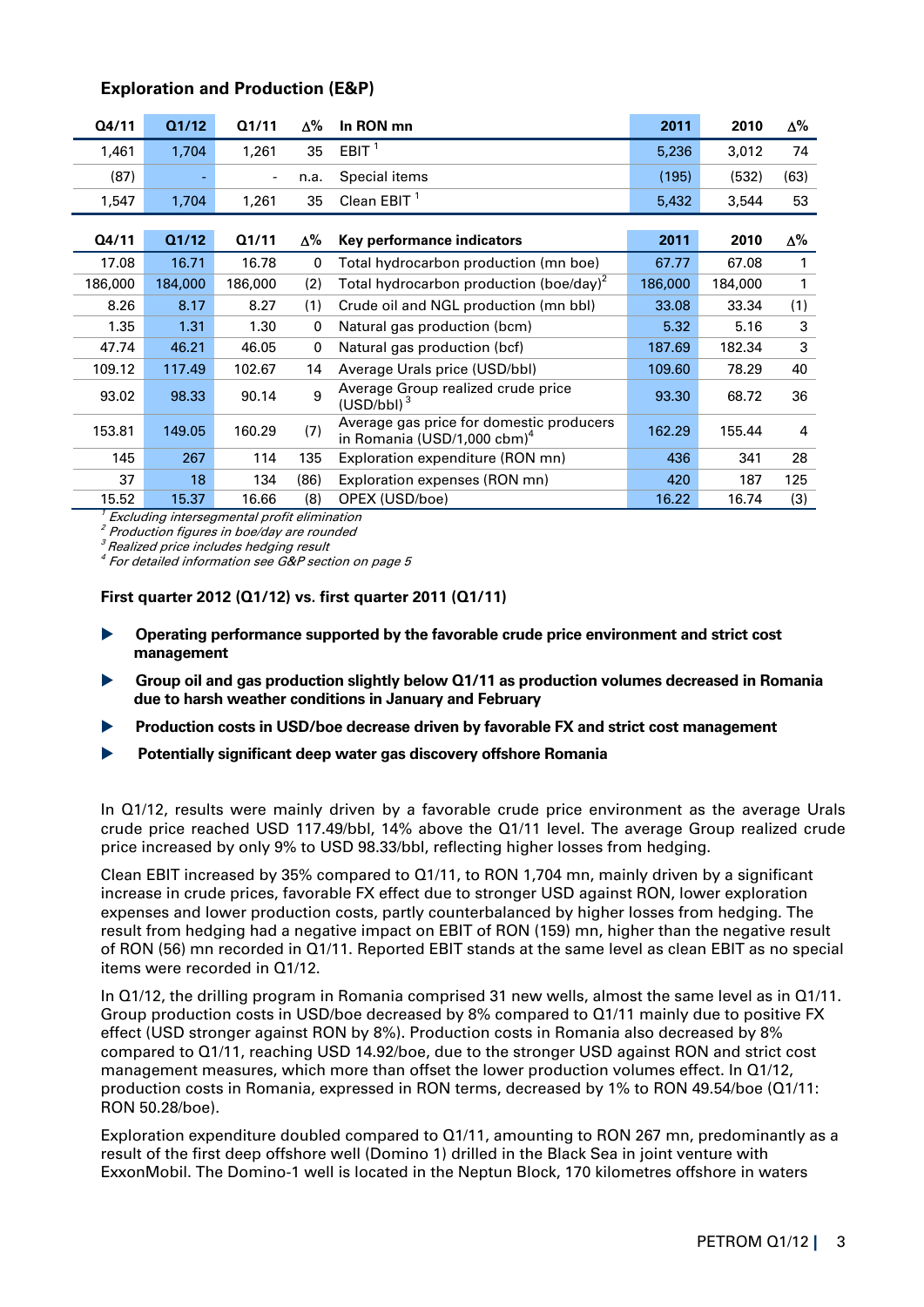approximately 930 meters deep and has a total depth of more than 3,000 meters below sea level. A potentially significant gas discovery was confirmed and ongoing evaluation of the Domino-1 well results and the new seismic will determine next steps. Exploration expenses decreased by 86% compared to the same period of 2011, to RON 18 mn, as no exploration write-offs were recorded in Q1/12.

Group oil, gas and NGL production in Q1/12 amounted to 16.71 mn boe, broadly stable compared to Q1/11. Total oil, gas and NGL production in Romania stood at 15.60 mn boe, slightly lower compared to Q1/11 (15.75 mn boe). Domestic crude oil production was 7.22 mn bbl, 1.6% lower compared to Q1/11, due to harsh winter conditions in January and February. Domestic gas production reached 8.38 mn boe, almost unchanged compared to Q1/11 (8.41 mn boe), driven by production from new wells, the workover program and additional production from the exploration well 4539 Totea, which compensated the negative impact of the weather conditions. In Q1/12, oil and gas production in Kazakhstan increased by 7.3% compared to the same period of 2011, to 1.11 mn boe, mainly due to higher gas production in the Tasbulat and Turkmenoi fields and higher oil production in Komsomolskoe.

# **First quarter 2012 (Q1/12) vs. fourth quarter 2011 (Q4/11)**

Compared to Q4/11, clean EBIT increased by 10% in Q1/12, mainly due to the higher oil price and stronger USD against RON, partly counterbalanced by hedging losses. The hedging result was RON (159) mn, compared to RON (95) mn in Q4/11. Reported EBIT came in 17% higher compared to Q4/11 as the latter was burdened by special charges mainly related to the impairment of obsolete materials. Group production costs in USD/boe decreased by 1%, mainly due to the positive FX effect (USD stronger by 3% against RON) and lower production costs in nominal terms due to strict cost management, partly counterbalanced by lower production volumes. Production costs in Romania, expressed in USD/boe, decreased by 2% compared to Q4/11, also driven by the favorable FX rate. Despite lower production costs in nominal terms, domestic production costs expressed in RON/boe increased by 1% compared to Q4/11 due to lower production volumes. Group oil, gas and NGL production decreased by 2% compared to Q4/11 due to reduced production in Romania. Total oil, gas and NGL production in Romania was lower than in Q4/11 by 2% mainly due to harsh weather conditions in January and February.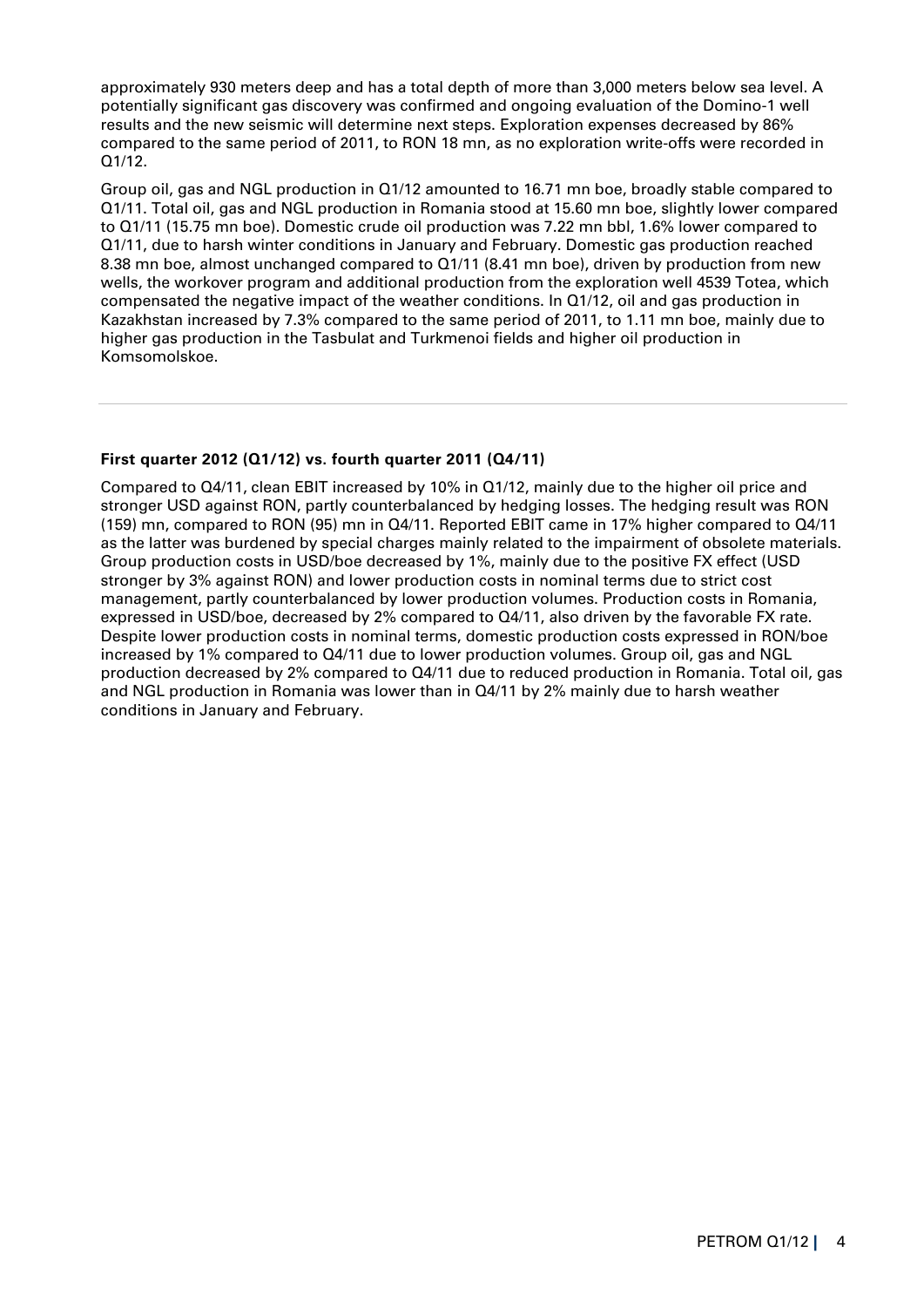| Q4/11 | Q1/12 | Q1/11                    | $\Delta\%$ | in RON mn                                                              | 2011  | 2010  | Δ%             |
|-------|-------|--------------------------|------------|------------------------------------------------------------------------|-------|-------|----------------|
| 113   | 136   | 33                       | 309        | <b>EBIT</b>                                                            | 149   | 164   | (9)            |
| (1)   |       | $\overline{\phantom{a}}$ | n.a        | Special items                                                          | (1)   | (8)   | (82)           |
| 114   | 136   | 33                       | 309        | Clean EBIT                                                             | 150   | 172   | (13)           |
|       |       |                          |            |                                                                        |       |       |                |
| Q4/11 | Q1/12 | Q1/11                    | Δ%         | Key performance indicators                                             | 2011  | 2010  | Δ%             |
| 1,518 | 1.616 | 1.542                    | 5          | Consolidated gas sales (mn cbm)                                        | 5.055 | 4,917 | 3              |
| 16.2  | 17.3  | 16.5                     | 5          | Consolidated gas sales (TWh)                                           | 54.2  | 53.0  | $\overline{2}$ |
| 154   | 149   | 160                      | (7)        | Average gas price for domestic producers<br>in Romania (USD/1,000 cbm) | 162   | 155   | 4              |
| 495   | 495   | 495                      | 0          | Average gas price for domestic producers<br>in Romania (RON/1,000 cbm) | 495   | 495   | 0              |
| 485   | 505   | 396                      | 28         | Import gas price $(USD/1,000 \text{ cbm})^1$                           | 442   | 360   | 23             |

## **Gas and Power (G&P)**

 $17$  The actual import gas prices published retrospectively by ANRE on a monthly basis are presented in the table. As of the date of this report, the latest available data is for February 2012, hence the Q1/12 figure is Petrom's estimate.

## **First quarter 2012 (Q1/12) vs. first quarter 2011 (Q1/11)**

- **Consolidated gas sales volumes 5% higher than in Q1/11 due to colder weather**
- **EBIT substantially increased compared to Q1/11 mainly due to higher gas margins**
- **Preparation of the Brazi power plant to start commercial operations in H2/12**

In Q1/12, natural gas consumption in Romania slightly decreased by 2% as compared to the same period of the previous year, while Petrom's consolidated gas sales volumes increased by 5%. The severe cold weather experienced in Q1/12 led to higher quantities extracted from storage compared to Q1/11.

Clean EBIT generated by the G&P business in Q1/12 substantially increased compared to Q1/11, driven by higher margins on gas extracted from storage, better domestic gas sales contracts and higher gas sales volumes. In addition, the electricity sales from the Dorobantu wind park had a positive contribution.

The domestic gas price recognized by ANRE remained unchanged at RON 495/1,000 cbm (or the equivalent RON 45.71/MWh). The average actual import price, which was retrospectively published by ANRE for January and February 2012, was USD 505/1,000 cbm (or the equivalent RON 157.51/MWh).

In Q1/12, the average import quota set by ANRE for the non-household sector stood at 53% (with a maximum of 67% in February), while in Q1/11 the import quota for the Romanian gas market averaged 38% (with a maximum of 41% in February).

In line with management's decision to exit the chemicals business, Petrom continued the closure of Doljchim and made further progress with the dismantling and decontamination of the plant in compliance with European environmental and safety standards.

The Brazi power plant (860 MW) underwent technical improvements and cleaning works during Q1/12. Full commercial operation of the Brazi power plant is anticipated for the second half of 2012.

The Dorobantu wind park (45 MW) continued its commercial operation, with net electrical output of 0.03 TWh for which Petrom received 61,763 green certificates.

#### **First quarter 2012 (Q1/12) vs. fourth quarter 2011 (Q4/11)**

Compared to Q4/11, clean EBIT increased by 20%, reflecting higher sales volumes. Petrom's consolidated gas sales volumes increased by 6%, while Romanian total consumption increased by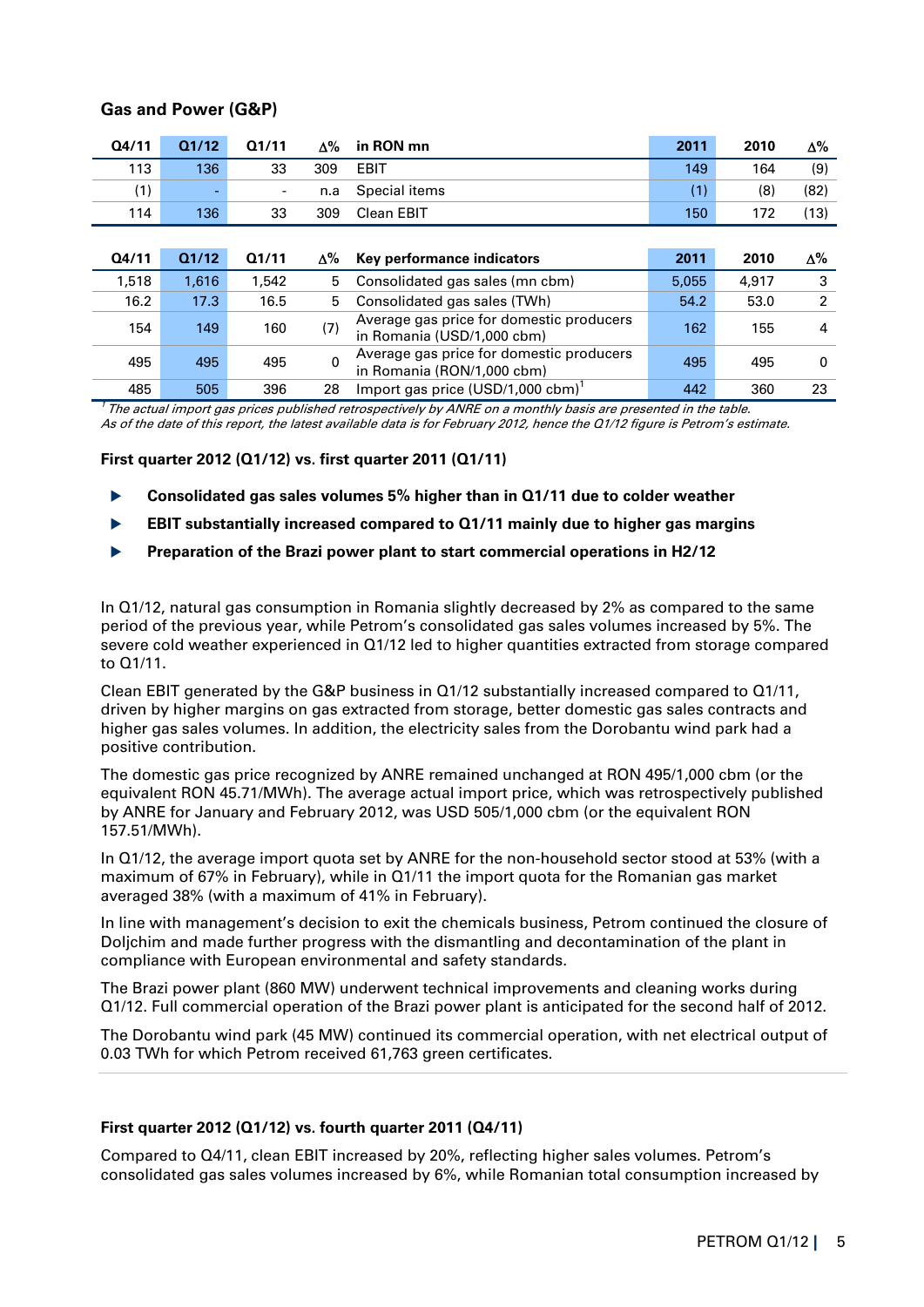15% compared to Q4/11. The lower than the market increase in Petrom sales reflects the Group's customer profile – mainly large customers supplying mostly domestic gas from Petrom. The net electrical output of the Dorobantu wind park in Q1/12 increased by 48% as compared to the last quarter of 2011. The number of green certificates received in Q1/12 was 87% higher compared to Q4/11, due to higher wind power production but also due the fact that Petrom received two green certificates per MWh for the entire period.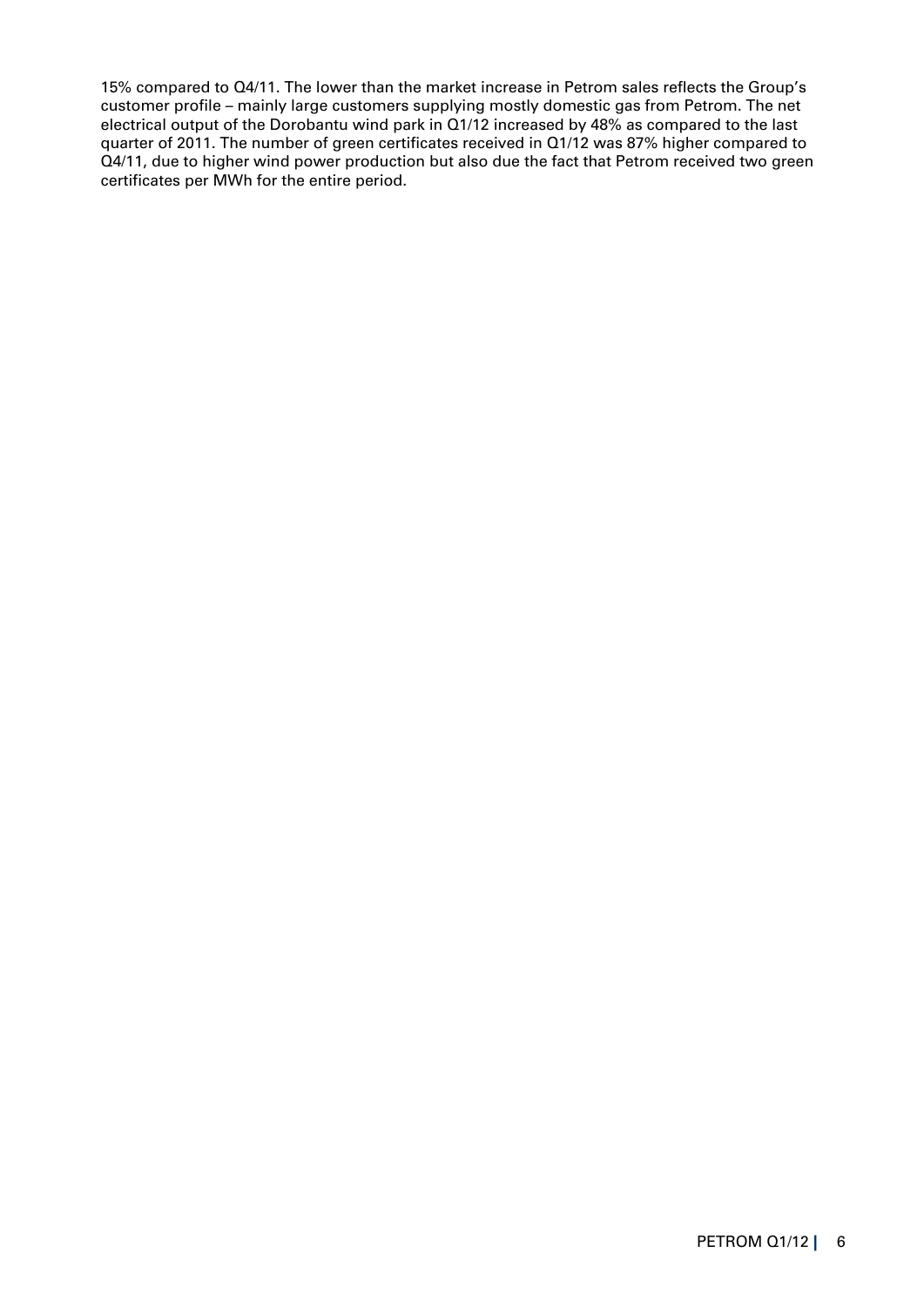# **Refining and Marketing (R&M)**

| Q4/11 | Q1/12 | 01/11 | ∆% | in RON mn                                         | 2011  | 2010  | Δ%   |
|-------|-------|-------|----|---------------------------------------------------|-------|-------|------|
| (376) | 86    | (53)  |    | n.m. EBIT                                         | (187) | 106   | n.m. |
| (550) | ٠     | 106)  |    | n.m. Special items                                | (651) | (1)   | n.m. |
| 112   | 147   | 105   |    | 40 CCS effect: Inventory holding gains/(losses) ' | 312   | 212   | 47   |
| 61    | (61)  | (52)  | 17 | Clean CCS EBIT <sup>1</sup>                       | 152   | (104) | n.m. |
|       |       |       |    |                                                   |       |       |      |

| Q4/11  | Q1/12  | Q1/11  | Δ%   | Key performance indicators                       | 2011   | 2010 | $\Delta\%$ |
|--------|--------|--------|------|--------------------------------------------------|--------|------|------------|
| (4.62) | (3.58) | (0.88) | 306  | Indicator refining margin (USD/bbl) <sup>2</sup> | (2.40) | 0.33 | n.m.       |
| 1.00   | 0.93   | 0.96   | (3)  | Refining input (mn t) $3$                        | 3.79   | 4.15 | (9)        |
| 83     | 79     | 81     | (3)  | Utilization rate refineries $(\%)$ <sup>4</sup>  | 79     | 49   | 63         |
| 0.91   | 0.82   | 0.91   | (10) | Refining output (mn t) <sup>5</sup>              | 3.58   | 3.78 | (5)        |
| 1.37   | 1.14   | 1.16   | (2)  | Total refined product sales (mn t) <sup>o</sup>  | 5.23   | 5.47 | (4)        |
| 1.10   | 0.80   | 0.86   | (7)  | thereof Marketing sales volumes (mn t)'          | 4.07   | 4.16 | (2)        |
| 793    | 792    | 794    | 0    | Marketing retail stations                        | 793    | 801  | (1)        |

<sup>1</sup>Current cost of supply (CCS): Clean CCS EBIT eliminates special items and inventory holding gains/losses (CCS effects) resulting from R&M caused by increasing/decreasing crude oil prices

 $2$  The indicator refining margin is based on the international quotations for products [Augusta] and Urals crude and a standard yield set typical for Petrom's refineries until 2010. As of Q1/11 the indicator has been adapted to reflect the planned closure of the Arpechim refinery and the changes in the yield structure. Prior periods have not been restated.

<sup>3</sup> Figure includes crude and semi-finished products, in line with OMV Group reporting standard.

 $^{4}$ As of Q1/11, the Arpechim refinery is no longer reflected in the calculation. Prior periods have not been restated.

<sup>5</sup> Represents Refining sales volumes excluding traded goods sourced externally by Refining.

<sup>6</sup>Includes all products sold by Petrom Group.

<sup>7</sup> Excludes export sales which are included in total refined product sales.

#### **First quarter 2012 (Q1/12) vs. first quarter 2011 (Q1/11)**

- **Refining margins deteriorated due to lower product cracks in a high crude price environment**
- **Marketing business burdened by severe weather conditions in the first months of the year and challenging price environment**
- **Positive R&M EBIT due to inventory holding gains resulting from increase of both crude and product quotations**

Clean CCS EBIT deteriorated even more compared to Q1/11, due to lower market demand and depressed margins influenced by increasing oil prices, only partially offset by stringent cost management and improved operational performance. The increasing crude oil price and product quotations contributed to positive CCS effects of RON 147 mn, which led to a positive reported EBIT of RON 86 mn.

The indicator refining margin was USD (3.58)/ bbl, lower compared to the Q1/11 level of USD (0.88)/ bbl. The overall refining margin level deteriorated due to the higher cost of crude as a result of increased crude oil prices, and lower spreads for middle distillates, which were only partially offset by higher gasoline cracks.

The utilization rate of the Petrobrazi refinery stood at 79%, slightly below the level of Q1/11 (81%).

The total quantity of refining input in Q1/12 was slightly below the level achieved in Q1/11.

Total refining output in Q1/12 was 10% lower compared to Q1/11 whilst total refined product sales were 2% below, due to the bad weather conditions.

Total group marketing sales volumes stood at 801 kt, 7% below Q1/11, mainly as a result of extreme weather conditions in the first two months of Q1/12, with closed roads in many counties of Romania, Bulgaria and Serbia. Group retail sales represented 64% of total group marketing sales and decreased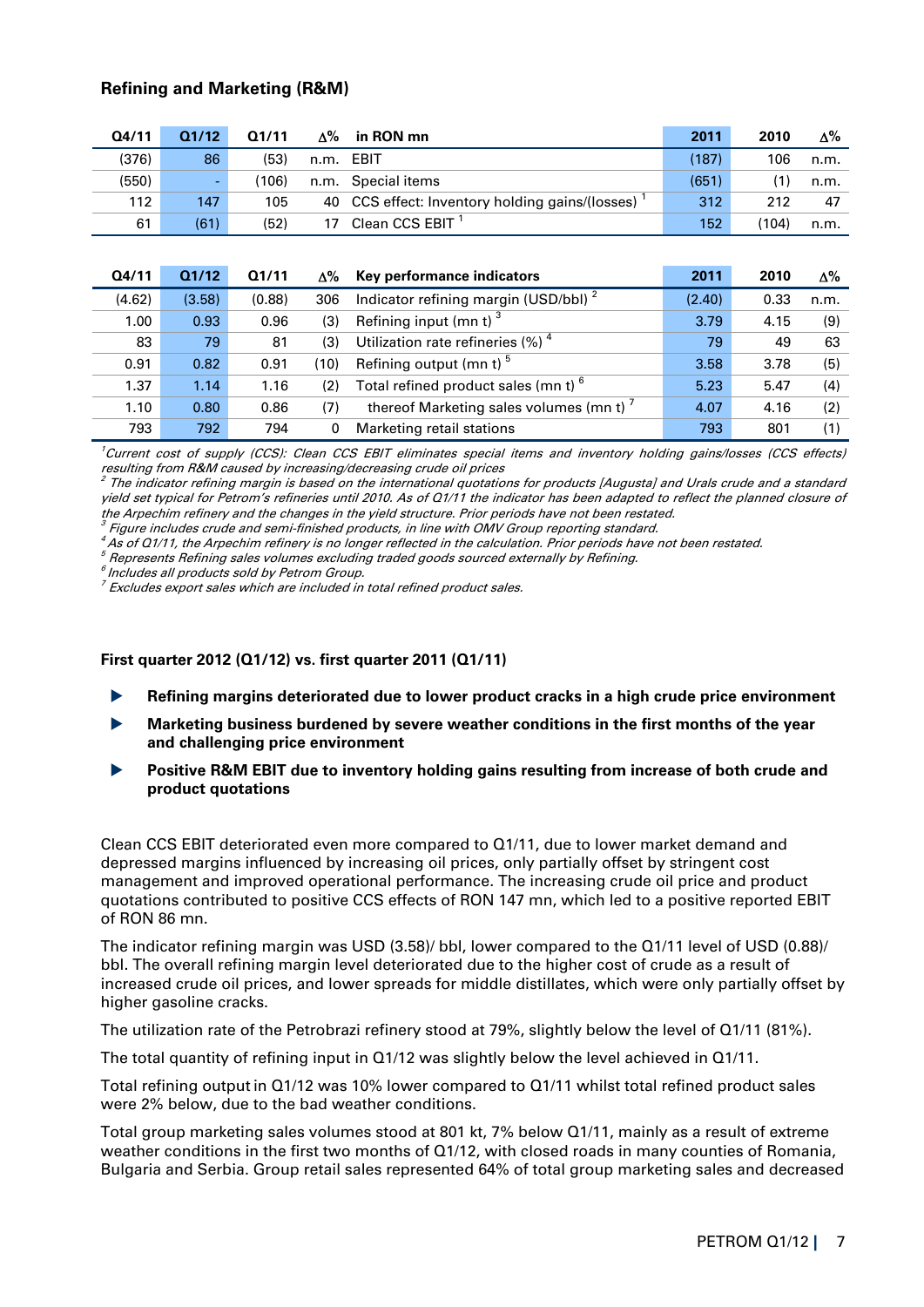by 6% compared to Q1/11. Overall, Group commercial sales volumes decreased by 10% compared to the same quarter last year, mainly in LPG, jet and light fuel oil sales. The total number of retail stations within the Group as of end of March 2012 shows a net decrease of two stations compared to Q1/11 as a result of retail network optimization.

## **First quarter 2012 (Q1/12) vs. fourth quarter 2011 (Q4/11)**

Compared to Q4/11, clean CCS EBIT decreased considerably despite a slight recovery of refining margins, reflecting lower market demand, burdened by the high crude price environment. The marketing business was mainly impacted by difficult market conditions with depressed margins in the high oil price environment, additionally burdened by seasonally lower retail and commercial volumes.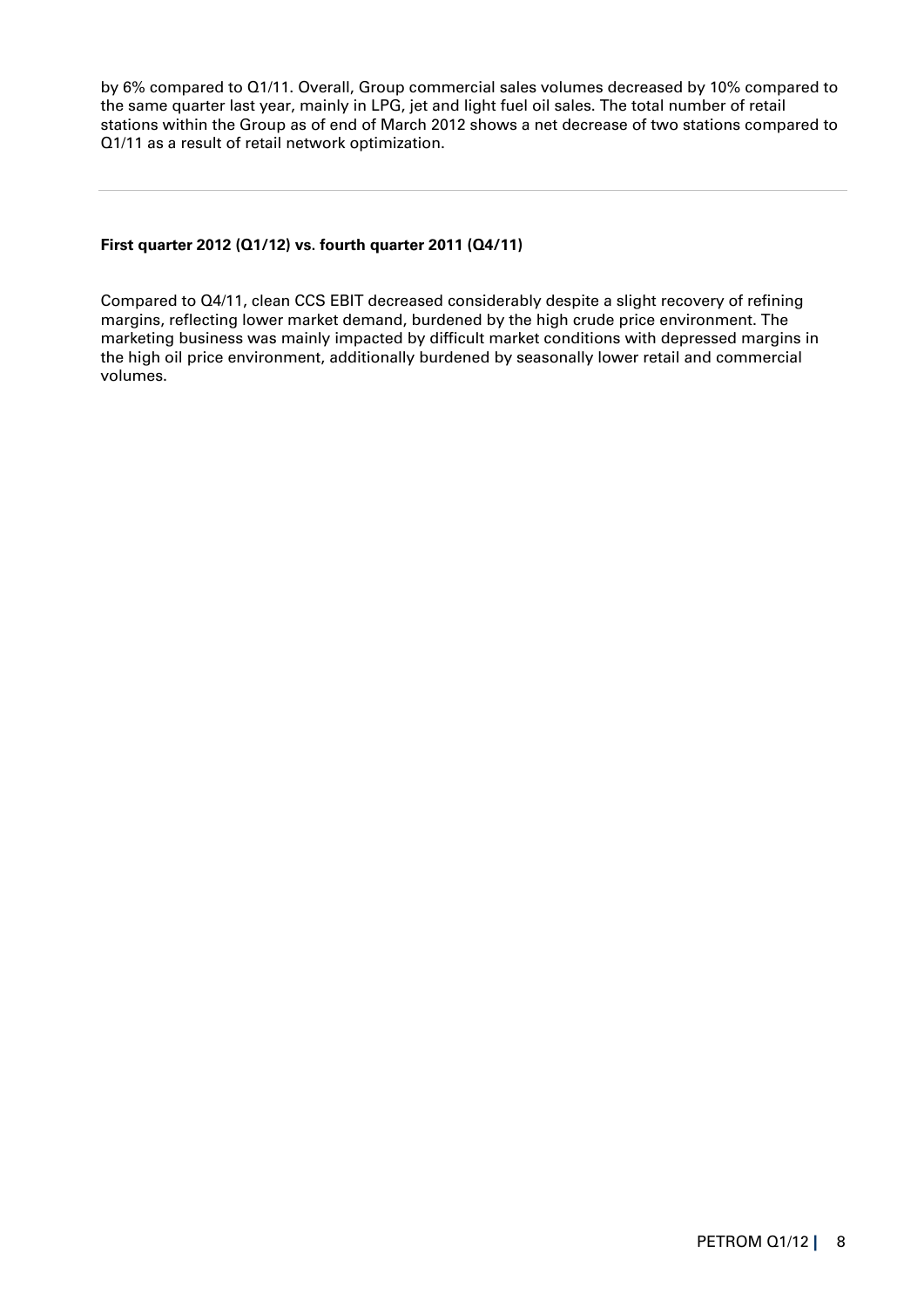# **Outlook 2012**

### **Market environment**

For 2012, we expect the average Brent oil price to be above USD 100/bbl and the Brent-Urals spread to remain tight. With regards to the gas and electricity markets, Romania is required to implement the Third Energy Package in its legislation, which foresees the gradual liberalization of energy markets. Refining margins, while expected to improve from the lows in Q1/12, will remain under pressure. Marketing margins and volumes are also anticipated to be challenged by historically high crude price levels and the weak economic environment in our operating region.

### **Group**

- For 2012, Petrom entered into oil price swaps, locking in a Brent price of USD 101.0/bbl for a production volume of 30,000 bbl/d, which will expire at the end of the year
- OMV Petrom S.A. investment budget for 2012 amounts to RON 5.2 bn
- As approved by the Annual General Meeting on April 27, Petrom will distribute RON 1.76 bn in dividends from 2011 profits (corresponding to a gross value per share of RON 0.031)
- Strive for high HSEQ standards including zero fatalities and to continue reducing the LTI rate
- Focus on growth opportunities and identify performance improvement initiatives

## **Exploration & Production**

- Further progress several redevelopment projects, focusing on water and steam injection, to ensure production stability in Romania
- ▶ Black Sea Romania: proceed with further evaluation of the deep offshore gas discovery Domino and a new extensive 3D seismic acquisition in the Neptun offshore block
- Progress the appraisal of the Totea field, which might confirm the most important onshore gas discovery in Romania in the past six years
- Further optimize gas production systems and modernize facilities and equipment in selected major gas fields
- Kazakhstan: pursue stabilization of production volumes at the Komsomolskoe field; redevelopment plan in the TOC fields, expected to contribute to the increase of production

## **Gas & Power**

- Gas business focus to consolidate market share and further increase profitability
- $\blacktriangleright$  Prepare for resuming the reliability run testing at the Brazi power plant
- Commercial operations at the Brazi power plant anticipated for H2/12; we do not expect a material contribution from it this year due to start-up phase
- Concentrate on maximizing the availability of both the Dorobantu and Brazi plants
- Complete the restructuring of our chemicals business in Doljchim and prepare the site for alternative use

## **Refining & Marketing**

- $\blacktriangleright$  Further pursue stringent cost management and optimization of the underlying operational performance of the business
- In the Petrobrazi refinery, a six-week planned shutdown is scheduled to start in May in order to upgrade the crude vacuum distillation unit. This will reduce the refinery's capacity to 4.2 mn t/y and enable it to process 100% of Petrom's Romanian crude production while improving refinery utilization and product yields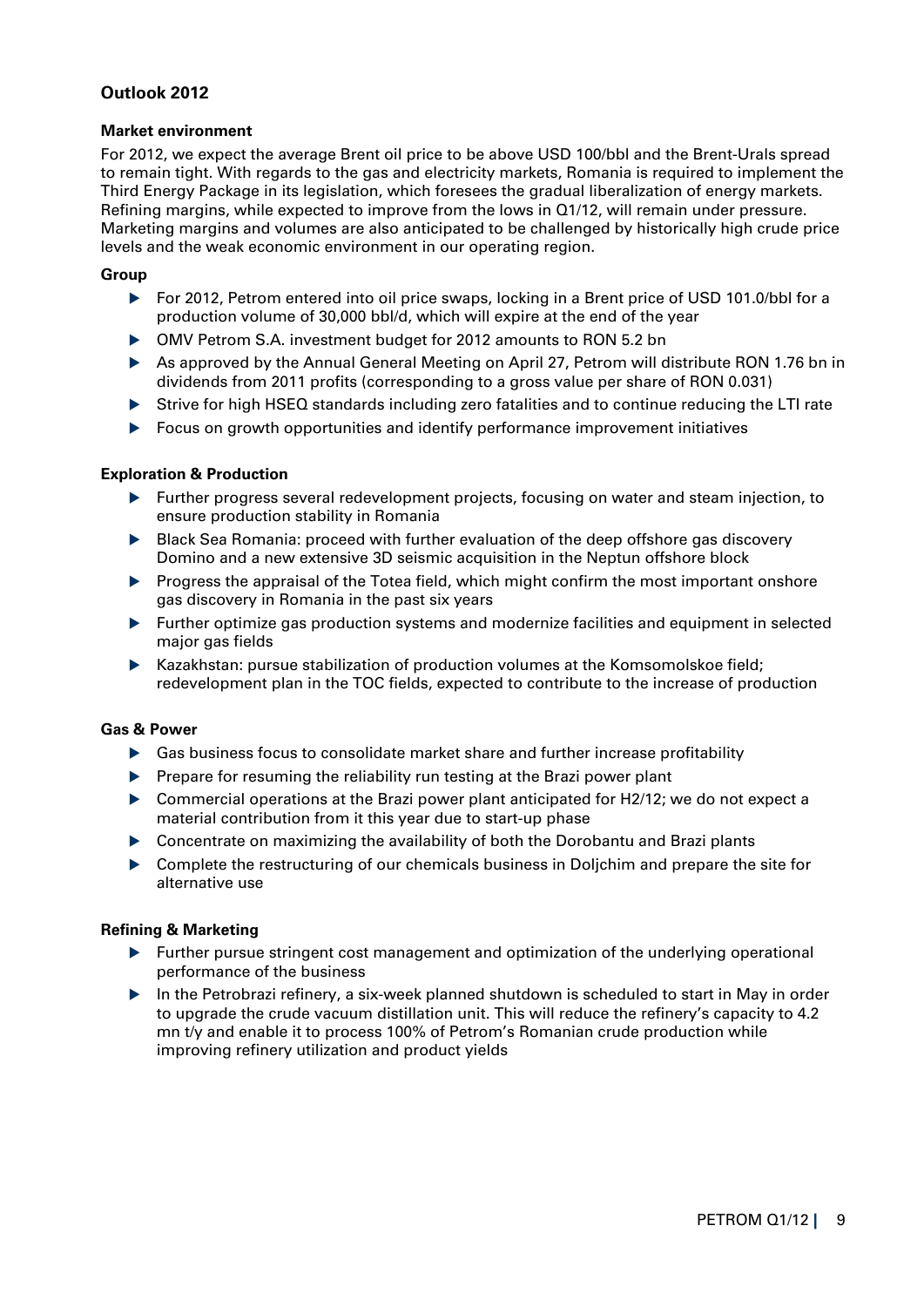# **Group financial statements and notes**

#### **(condensed, unaudited)**

#### **Legal principles and general accounting policies**

The interim condensed consolidated financial statements for the three months ended March 31, 2012 have been prepared in accordance with IAS 34 Interim Financial Statements.

The interim condensed consolidated financial statements do not include all the information and disclosures required in the annual financial statements, and should be read in conjunction with the Group's annual financial statements as of December 31, 2011.

The accounting policies adopted in preparation of the interim condensed consolidated financial statements are consistent with those followed in preparation of the Group's annual financial statements for the year ended December 31, 2011. The valuation methods in effect on December 31, 2011, remain unchanged. The detailed structure of the consolidated companies in Petrom Group at March 31, 2012 is presented in the Appendix 1 to the current report.

The interim consolidated financial statements for Q1/12 are unaudited and an external review by an auditor was not performed.

#### **Changes in the consolidated Group**

During Q1/12, there was no change in the consolidated Group structure.

#### **Seasonality and cyclicality**

Seasonality is of particular significance in G&P and R&M; for details please refer to the relevant section in the business segments.

In addition to the interim financial statements and notes, further information on main factors affecting the interim financial statements as of March 31, 2012, is given as part of the description of Petrom Group's business segments performance.

#### **Exchange rates**

Petrom uses the National Bank of Romania (NBR) exchange rates in its consolidation process. Income statements of subsidiaries are translated to RON using average exchange rates published by the National Bank of Romania, detailed below.

Statements of the financial position of foreign subsidiaries are translated to RON using the closing rate method based on exchange rates published by the National Bank of Romania, detailed below.

| Q4/11 | Q1/12 | Q1/11 | $\Delta\%$ NBR FX rates    | 2011  | 2010  | Δ%  |
|-------|-------|-------|----------------------------|-------|-------|-----|
| 4.335 | 4.353 | 4.224 | 3 Average EUR/RON FX rate  | 4.238 | 4.211 |     |
| 3.216 | 3.319 | 3.091 | Average USD/RON FX rate    | 3.048 | 3.180 | (4) |
| 4.320 | 4.379 | 4.098 | 7 Closing EUR/RON FX rate  | 4.320 | 4.285 |     |
| 3.339 | 3.281 | 2.912 | 13 Closing USD/RON FX rate | 3.339 | 3.205 |     |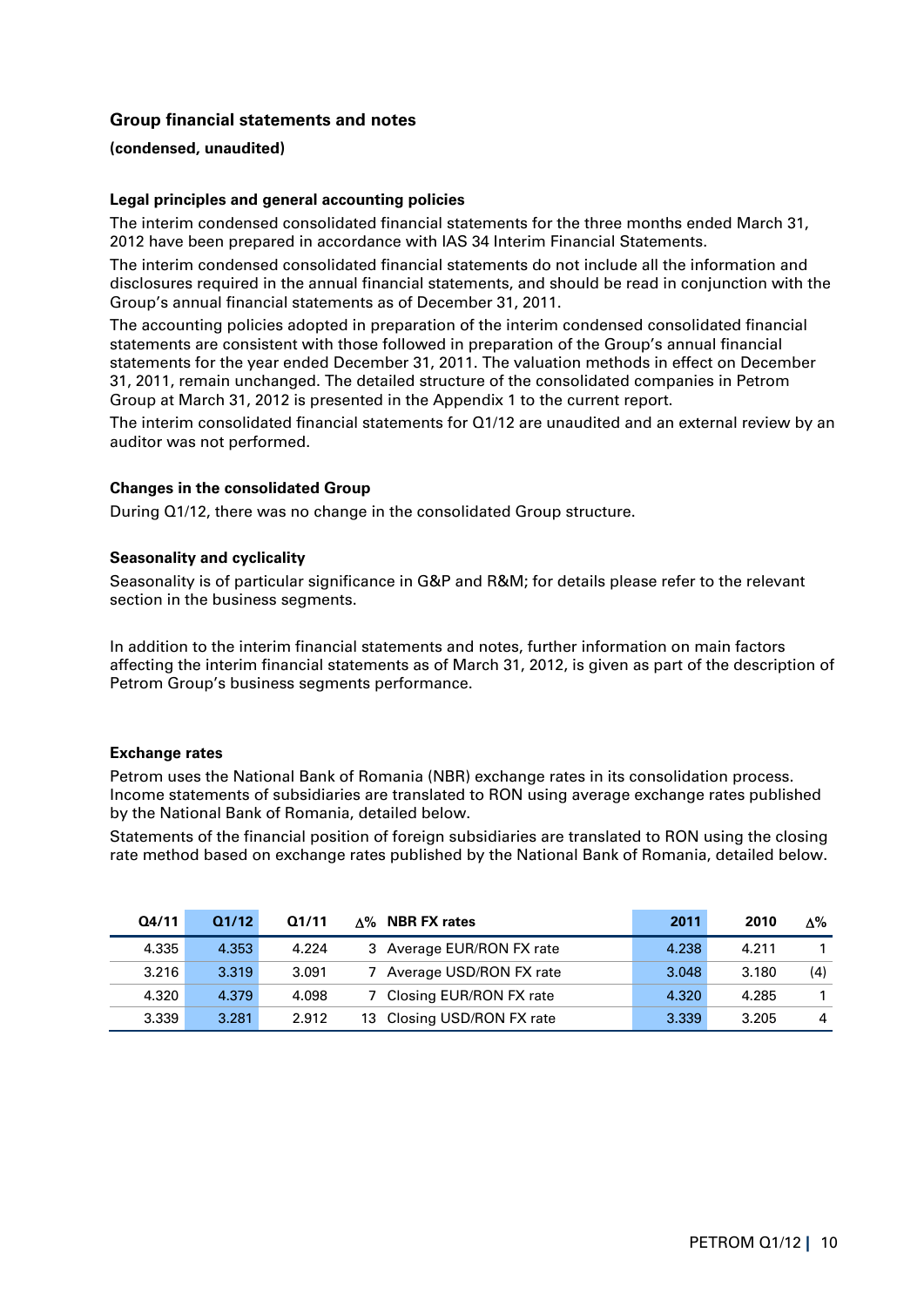| Q4/11       | Q1/12      | Q1/11    | <b>Consolidated statement of income</b><br>in RON mn  | 2011         | 2010        |
|-------------|------------|----------|-------------------------------------------------------|--------------|-------------|
| 6.390.03    | 6.004.99   | 4,978,09 | Sales revenues                                        | 22,613.65    | 18,615.69   |
| (133.60)    | (193.80)   | (145.91) | Direct selling expenses                               | (564.14)     | (436.61)    |
| (4, 145.00) | (3,570.36) |          | (2.961.07) Production costs of sales                  | (14, 320.74) | (12,790.98) |
| 2,111.43    | 2,240.83   | 1,871.11 | <b>Gross profit</b>                                   | 7,728.77     | 5,388.10    |
| 123.47      | 37.16      | 114.08   | Other operating income                                | 432.51       | 513.85      |
| (356.64)    | (273.56)   | (247.83) | Selling expenses                                      | (1, 160.71)  | (1, 218.63) |
| (55.72)     | (55.48)    | (52.69)  | Administrative expenses                               | (237.36)     | (231.17)    |
| (37.00)     | (18.32)    | (133.74) | <b>Exploration expenses</b>                           | (420.25)     | (186.59)    |
| (603.85)    | (137.09)   | (359.29) | Other operating expenses                              | (1,407.20)   | (1,280.05)  |
|             |            |          |                                                       |              |             |
| 1,181.69    | 1.793.54   |          | 1,191.64 Earnings before interest and taxes (EBIT)    | 4,935.76     | 2,985.51    |
| (1.71)      | 2.24       | 1.19     | Income from associated companies                      | 3.12         | 6.72        |
| (158.52)    | (69.72)    | (64.03)  | Net interest expense                                  | (332.88)     | (537.00)    |
| 59.53       | (70.83)    |          | (117.70) Other financial income and expenses          | 2.59         | 150.09      |
| (100.70)    | (138.31)   | (180.54) | Net financial result                                  | (327.17)     | (380.19)    |
| 1,080.99    | 1.655.23   |          | 1,011.10 Profit from ordinary activities              | 4,608.59     | 2,605.32    |
| (243.08)    | (270.70)   | (170.13) | Taxes on income                                       | (849.97)     | (415.67)    |
| 837.91      | 1,384.53   | 840.97   | Net income for the period                             | 3,758.62     | 2,189.65    |
| 837.96      | 1,383.84   | 840.19   | thereof attributable to stockholders of the<br>parent | 3,756,75     | 2,201.22    |

# **Income statement (unaudited)**

#### **Statement of comprehensive income (unaudited)**

| Q4/11    | Q1/12    | Q1/11    | $\Delta \%$ | <b>Consolidated statement of</b><br>comprehensive income in RON mn | 2011     | 2010     | $\Delta\%$ |
|----------|----------|----------|-------------|--------------------------------------------------------------------|----------|----------|------------|
| 837.91   | 1,384.53 | 840.97   | 65          | Net income for the period                                          | 3,758.62 | 2,189.65 | 72         |
| (34.77)  | (1.73)   | 42.91    | n.m.        | Exchange differences from<br>translation of foreign operations     | (10.78)  | (39.12)  | (72)       |
| (181.59) | (371.36) | (375.52) | (1)         | Unrealized gains/(losses) on hedges                                | (151.89) | 215.00   | n.m.       |
| 29.05    | 59.42    | 60.08    | (1)         | Income tax relating to components<br>of other comprehensive income | 24.30    | (34.40)  | n.m.       |
| (187.31) | (313.67) | (272.53) | 15          | Other comprehensive income for<br>the period, net of tax           | (138.37) | 141.48   | n.m.       |
| 650.60   | 1.070.86 | 568.44   | 88          | Total comprehensive income for the<br>period                       | 3,620.25 | 2,331.13 | 55         |
| 652.14   | 1,069.66 | 565.19   | 89          | thereof attributable to stockholders<br>3,619.42<br>of the parent  |          | 2,349.68 | 54         |
| (1.54)   | 1.20     | 3.25     | (63)        | thereof attributable to non-<br>controlling interests              | 0.83     | (18.55)  | n.m.       |

**0.0148 0.0244 0.0148 Basic earnings per share in RON 0.0663 0.0389 1 1 1 1 1 Dividend per share in RON 0.0310 <b>0.0177**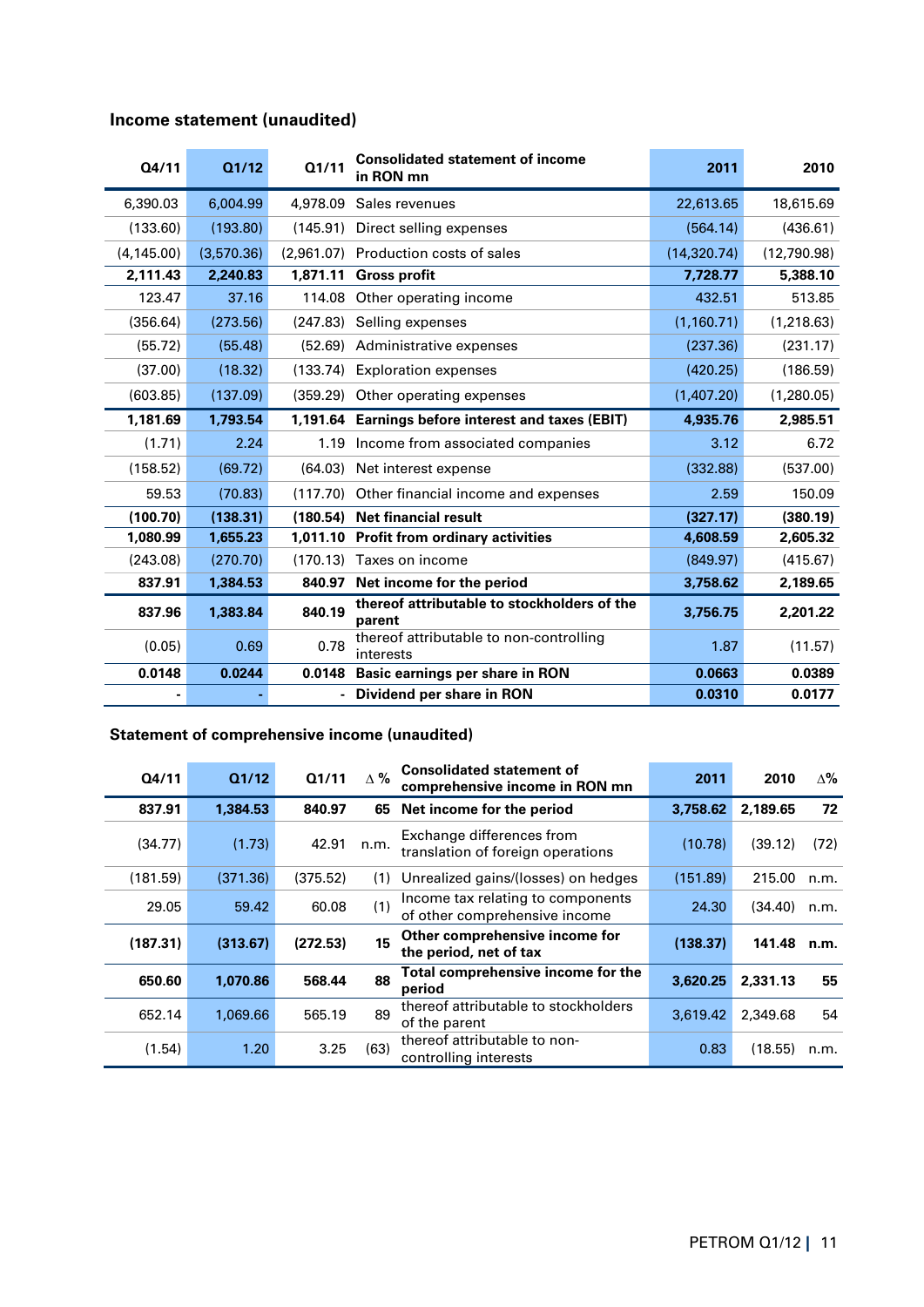# **Notes to the income statement**

### **First quarter 2012 (Q1/12) vs. first quarter 2011 (Q1/11)**

Consolidated sales in Q1/12 increased by 21% compared to Q1/11, amounting to RON 6,005 mn, mainly driven by higher oil and product prices and increased gas sales volumes, partially offset by the negative impact from oil price hedges. R&M represented 75% of total consolidated sales, G&P accounted for 21% and E&P for approximately 4% (sales in E&P being largely intra-group sales rather than third-party sales).

The Group's EBIT amounted to RON 1,794 mn, 51% above the result recorded in Q1/11 (RON 1,192 mn), mainly driven by higher sales and lower provisions and exploration expenses. Clean CCS EBIT of RON 1,646 mn is 38 % above the value of RON 1,193 mn recorded in Q1/11. The clean CCS EBIT is stated after eliminating inventory holding gains of RON 147 mn.

The net financial result of RON (138) mn improved compared to the net financial loss recorded in Q1/11 amounting to RON (181) mn as the appreciation at closing rates (March 31 compared to December 31) of RON against USD was significantly lower in Q1/12 compared with Q1/11, which led to a much lower burden on the financial result in relation to the loans given by Petrom to its Kazakh subsidiaries over the analyzed period. This improvement was partially offset by the FX loss related to euro-denominated loans taken from banks, as a result of the appreciation in the EUR/RON closing rate at the end of the first quarter.

The profit from ordinary activities amounted to RON 1,655 mn and the corporate income tax consequently increased to RON 271 mn. Current taxes on the Group's income were RON 263 mn and deferred tax expenses amounted to RON 8 mn. The effective tax rate in Q1/12 was 16% (Q1/11: 17%).

Net income attributable to stockholders (i.e. net income attributable to stockholders of the parent) was RON 1,384 mn, well above RON 840 mn in Q1/11. Clean CCS net income attributable to stockholders was RON 1,260 mn. EPS was RON 0.0244 in Q1/12, versus RON 0.0148 in Q1/11, while clean CCS EPS was RON 0.0222, compared to RON 0.0149 in Q1/11.

#### **First quarter 2012 (Q1/12) vs. fourth quarter 2011 (Q4/11)**

Compared to Q4/11, sales decreased by 6%, mainly due to the decline in refined product sales volumes, which was not fully compensated by increased gas volumes. EBIT amounted to RON 1,794 mn, 52% higher compared to Q4/11, this significant increase being the combined result of the positive price environment and of the fact that Q4/11 result was affected by the fine received from Romanian Competition Council. Clean CCS EBIT slightly decreased by 4%. The net financial result of RON (138) mn was below the net financial loss recorded in Q4/11, of RON (101) mn, due to negative FX effects, partially offset by lower interest charges related to receivables discounting. Further to the profit from ordinary activities, corporate income tax amounted to RON 271 mn (Q4/11: RON 243 mn). The effective corporate tax rate was 16% (Q4/11: 22% due to provision for the Competition Council fine). Net income attributable to stockholders was RON 1,384 mn, 65% higher than the Q4/11 value of RON 838 mn. At RON 1,260 mn, clean CCS net income attributable to stockholders recorded almost the same level as in Q4/11 (RON 1,282 mn).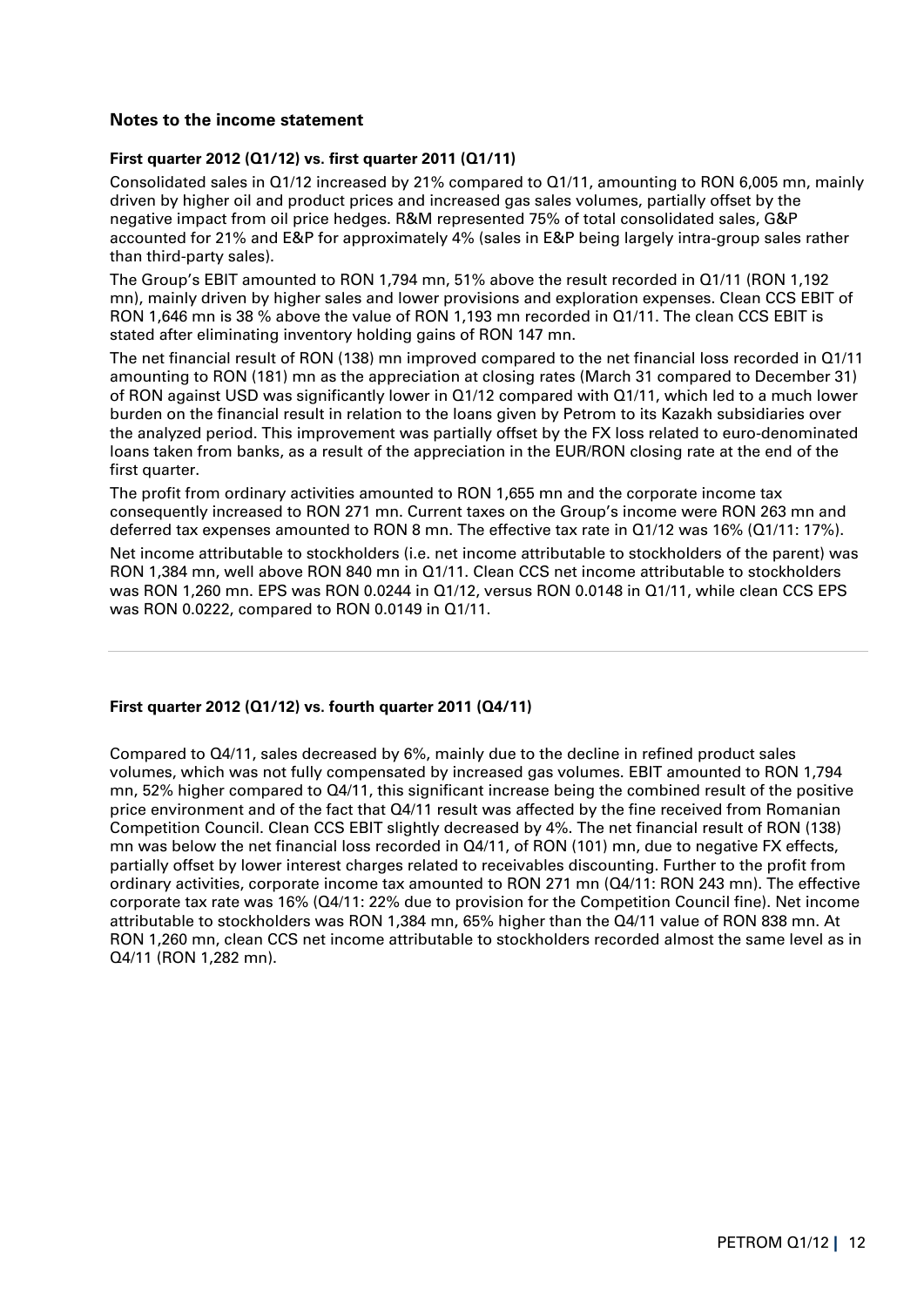| Consolidated statement of financial position in RON mn     | March 31, 2012 Dec 31, 2011 |           |
|------------------------------------------------------------|-----------------------------|-----------|
| <b>Assets</b>                                              |                             |           |
|                                                            |                             |           |
| Intangible assets                                          | 1,279.85                    | 1,120.98  |
| Property, plant and equipment                              | 26,760.70                   | 26,334.28 |
| Investments in associated companies                        | 43.15                       | 40.91     |
| Other financial assets                                     | 2,748.95                    | 2,669.22  |
| Other assets                                               | 45.01                       | 48.90     |
| Deferred tax assets                                        | 857.51                      | 807.22    |
| <b>Non-current assets</b>                                  | 31,735.17                   | 31,021.51 |
|                                                            |                             |           |
| Inventories                                                | 2,368.03                    | 2,349.04  |
| Trade receivables                                          | 2,011.32                    | 1,825.72  |
| Other financial assets                                     | 99.84                       | 112.10    |
| Other assets                                               | 331.14                      | 349.79    |
| Cash and cash equivalents                                  | 1,462.34                    | 753.84    |
| Non-current assets held for sale                           | 76.39                       | 76.44     |
| <b>Current assets</b>                                      | 6,349.06                    | 5,466.93  |
|                                                            |                             |           |
| <b>Total assets</b>                                        | 38,084.23                   | 36,488.44 |
| <b>Equity and liabilities</b>                              |                             |           |
| Capital stock                                              | 18,983.37                   | 18,983.37 |
| <b>Reserves</b>                                            | 3,188.69                    | 2,119.03  |
| Stockholders' equity                                       | 22,172.06                   | 21,102.40 |
| Non-controlling interests                                  | (24.59)                     | (25.79)   |
| <b>Equity</b>                                              | 22,147.47                   | 21,076.61 |
|                                                            |                             |           |
| Provisions for pensions and similar obligations            | 197.42                      | 195.23    |
| Interest-bearing debts                                     | 2,177.92                    | 2,173.30  |
| Provisions for decommissioning and restoration obligations | 5,992.57                    | 5,897.65  |
| Other provisions                                           | 865.23                      | 860.09    |
| Other financial liabilities                                | 149.28                      | 148.54    |
| Deferred tax liabilities                                   | 12.61                       | 12.27     |
| <b>Non-current liabilities</b>                             | 9,395.03                    | 9,287.08  |
| Trade payables                                             | 2,860.93                    | 2,982.58  |
| Interest-bearing debts                                     |                             | 463.95    |
|                                                            | 516.84                      | 276.05    |
| Current income tax payable                                 | 246.40                      |           |
| Other provisions and decommissioning                       | 1,152.04                    | 1,311.45  |
| Other financial liabilities<br><b>Other liabilities</b>    | 935.31                      | 479.16    |
|                                                            | 830.21                      | 611.56    |
| <b>Current liabilities</b>                                 | 6,541.73                    | 6,124.75  |
| <b>Total equity and liabilities</b>                        | 38,084.23                   | 36,488.44 |

# **Statement of financial position, capital expenditure and gearing (unaudited)**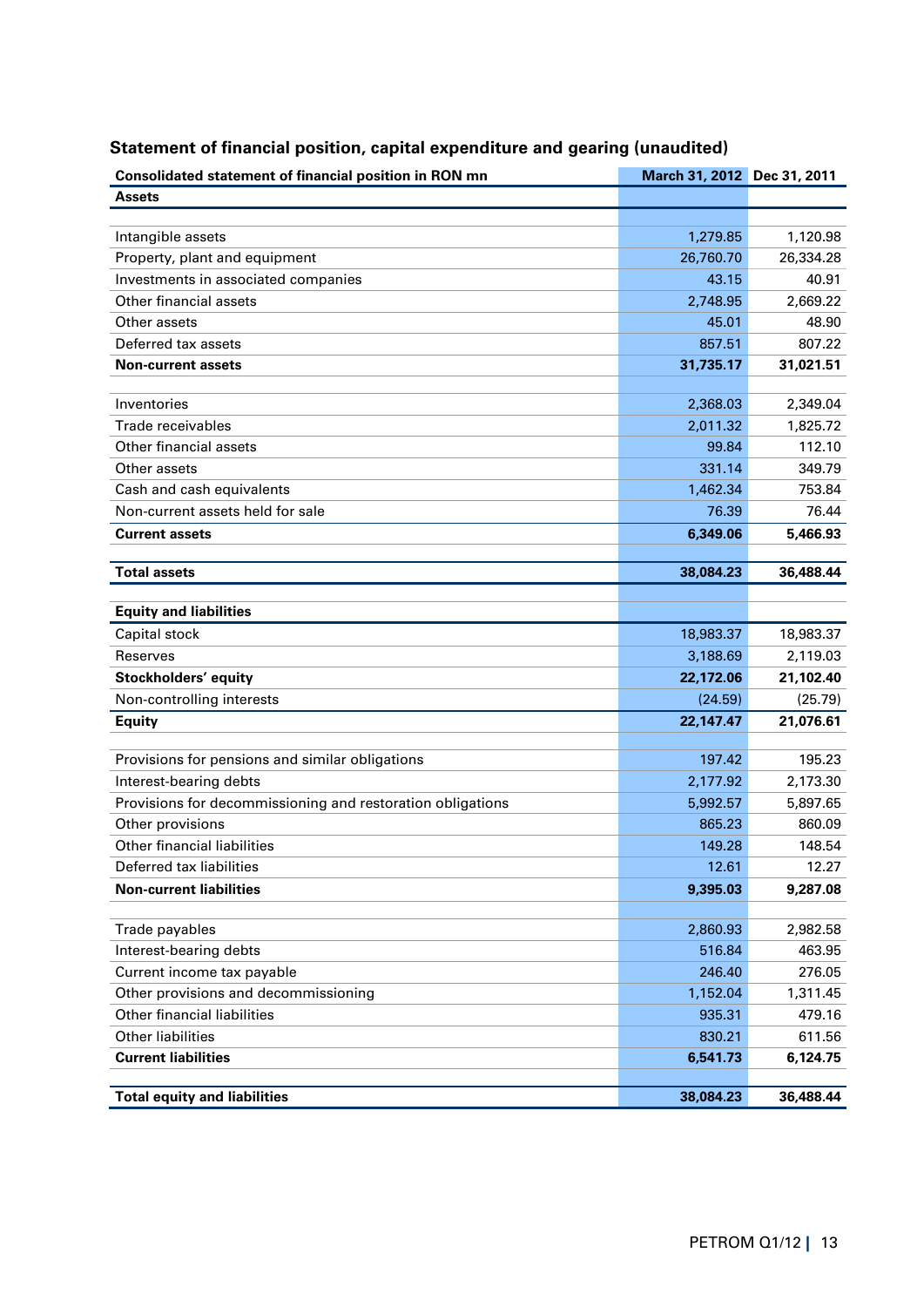# **Notes to the statement of the financial position as of March 31, 2012**

Capital expenditure increased to RON 1,148 mn (Q1/11: RON 633 mn) influenced by substantially higher CAPEX in E&P and R&M and increased investments in G&P.

Investments in E&P activities (RON 858 mn) represented 75% of total CAPEX for the first three months of 2012 and were focused on drilling development wells, workover activities and subsurface operations, field re-development projects and production equipment, as well as activities related to the Neptun Deep Water project.

Approximately 6% of investments were realized in G&P (RON 74 mn) and were mainly focused on the Brazi power plant, expected to have its commercial operation date in the second half of 2012.

R&M investments (RON 206 mn) accounted for 18% of total investments in the first three months of 2012. Investments were mainly related to the Petrobrazi modernization project, progressing with the upgrade of the modernization of the crude and vacuum distillation unit and the coker installation. In addition, investment funds were also directed to efficiency projects, as well as to legal and environmental compliance projects.

CAPEX for the Corporate & Other (Co&O) segment was RON 10 mn, mainly in relation to investments directed to IT projects.

Compared to the year-end 2011, total assets increased by RON 1,596 mn to RON 38,084 mn. The change was mainly driven by the increase in cash and cash equivalents by RON 709 mn and also by the net increase of RON 585 mn in property, plant and equipment and intangible assets, as the investments exceeded depreciation and impairments.

Equity increased to RON 22,147 mn as of March 31, 2012, as a result of the net profit generated in the current period. The Group's equity ratio $^1$  stood at 58% at the end of March 2012, similar to the level of December 2011.

Total interest bearing debt increased from RON 2,637 mn as of December 31, 2011 to RON 2,695 mn as of March 31, 2012, mainly as a result of RON depreciation versus EUR between end of 2011 and end of Q1/12.

The Group's liabilities other than interest bearing debt increased by RON 467 mn, mainly resulting from increases in financial liabilities from hedging contracts, as well as from tax liabilities, which were only partly offset by a decrease in trade payables.

Petrom Group's net debt<sup>2</sup> shows a decrease to RON 1,304 mn, compared to RON 1,955 mn at the end of 2011. As of March 31, 2012, the gearing ratio<sup>3</sup> decreased significantly to 5.89%, from 9.28% in December 2011, positively influenced by the increase of cash and cash equivalents in the first quarter of 2012 and also by the net profit recorded in Q1/12.

 $^{\prime}$  Equity ratio is calculated as Equity/(total assets) x 100

<sup>2</sup>Net debt is calculated as interest bearing debts including financial lease liability less cash and cash equivalents

 $3$  Gearing ratio is calculated as Net debt/(equity) x 100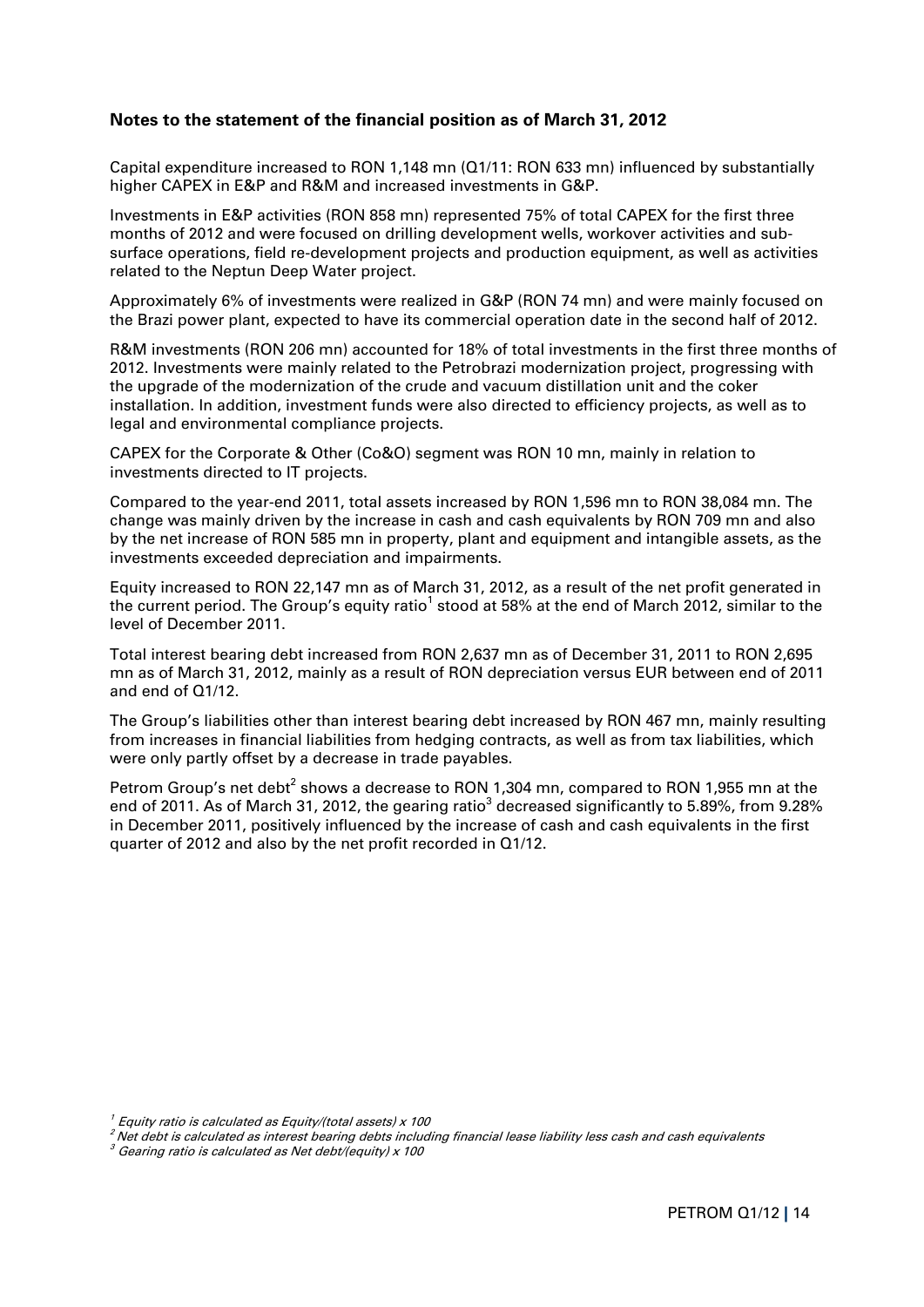| Q4/11      | Q1/12      |             | Q1/11 Summarized statement of cash flows (in RON mn)               | 2011        | 2010       |
|------------|------------|-------------|--------------------------------------------------------------------|-------------|------------|
| 1,080.99   | 1,655.23   |             | 1,011.10 Profit before taxation                                    | 4,608.59    | 2,605.32   |
| 373.62     | (173.12)   | (20.30)     | Net change in provisions                                           | 200.07      | (325.37)   |
| 1.97       | (3.71)     | (10.46)     | Losses/(gains) on the disposal of non-current<br>assets            | (4.68)      | (9.48)     |
| 733.74     | 616.59     | 676.18      | Depreciation, amortization including write-ups                     | 2,830.21    | 2,811.62   |
| 19.56      | 220.84     | 183.18      | Other adjustments                                                  | 203.86      | (18.31)    |
| 2,209.88   | 2,315.83   | 1,839.70    | <b>Sources of funds</b>                                            | 7,838.05    | 5,063.78   |
| 110.19     | (44.70)    | (20.27)     | (Increase)/decrease in inventories                                 | 33.61       | 4.01       |
| (462.94)   | (168.15)   | (69.02)     | (Increase)/decrease in receivables                                 | (432.42)    | (523.01)   |
| 132.72     | 146.91     | (465.71)    | (Decrease)/increase in liabilities                                 | (53.45)     | 559.36     |
| (81.21)    | 2.63       | 8.89        | Net interest received/(paid)                                       | (99.70)     | (108.72)   |
| (226.31)   | (290.17)   | (27.56)     | Tax on profit paid                                                 | (844.47)    | (365.60)   |
| 1,682.33   | 1,962.35   | 1,266.03    | Net cash from operating activities                                 | 6,441.62    | 4,629.82   |
| (1,542.58) | (1,263.48) | (1,433.67)  | Intangible assets and property, plant and<br>equipment             | (5,264.87)  | (4,322.07) |
| 74.17      | 11.09      | 24.02       | Proceeds from sale of non-current assets                           | 113.17      | 135.30     |
|            |            |             | Investments, loans and other financial assets                      |             | (1.78)     |
|            |            |             | Acquisition of subsidiaries and businesses net of<br>cash acquired |             | (68.41)    |
|            |            |             | Proceeds from sale of subsidiaries, net of cash<br>disposed        | 59.25       | (6.93)     |
| (1,468.41) | (1,252.39) | (1,409.65)  | Net cash used in investing activities                              | (5,092.45)  | (4,263.89) |
| (213.62)   | (1.25)     | (986.55)    | (Decrease)/increase in borrowings                                  | (1, 199.23) | 832.43     |
| (2.46)     | (0.45)     | (0.04)      | Dividends paid                                                     | (993.32)    | (0.28)     |
| (216.08)   | (1.70)     | (986.59)    | Net cash from financing activities                                 | (2, 192.55) | 832.15     |
| 10.31      | 0.24       | (20.96)     | Effect of exchange rate changes on cash and cash<br>equivalents    | 8.62        | 6.52       |
| 8.15       | 708.50     | (1, 151.17) | Net (decrease)/increase in cash and cash<br>equivalents            | (834.76)    | 1,204.60   |
| 745.69     | 753.84     | 1,588.60    | Cash and cash equivalents at beginning of period                   | 1,588.60    | 384.00     |
| 753.84     | 1,462.34   |             | 437.43 Cash and cash equivalents at end of period                  | 753.84      | 1,588.60   |

# **Cash flows (unaudited)**

#### **Notes to the cash flows**

In Q1/12, free cash flow (defined as net cash from operating activities less net cash used in investing activities) showed an inflow of funds of RON 710 mn (Q1/11: outflow of RON 144 mn). Free cash flow less dividend payments resulted in a cash inflow of RON 710 mn (Q1/11: outflow of RON 144 mn).

The inflow of funds from profit before tax, adjusted for non-cash items such as depreciation, net change of provisions and other non-cash adjustments was RON 2,316 mn (Q1/11: RON 1,840 mn). Net working capital, interest and taxes generated a cash outflow of RON 353 mn (Q1/11: RON 574 mn).

Net cash flow from investing activities (outflow of RON 1,252 mn; Q1/11: RON 1,410 mn) mainly includes payments for investments in intangible assets and property, plant and equipment.

Net cash flow from financing activities shows an insignificant outflow of RON 2 mn (Q1/11: outflow of RON 987 mn) due to the decrease in borrowings.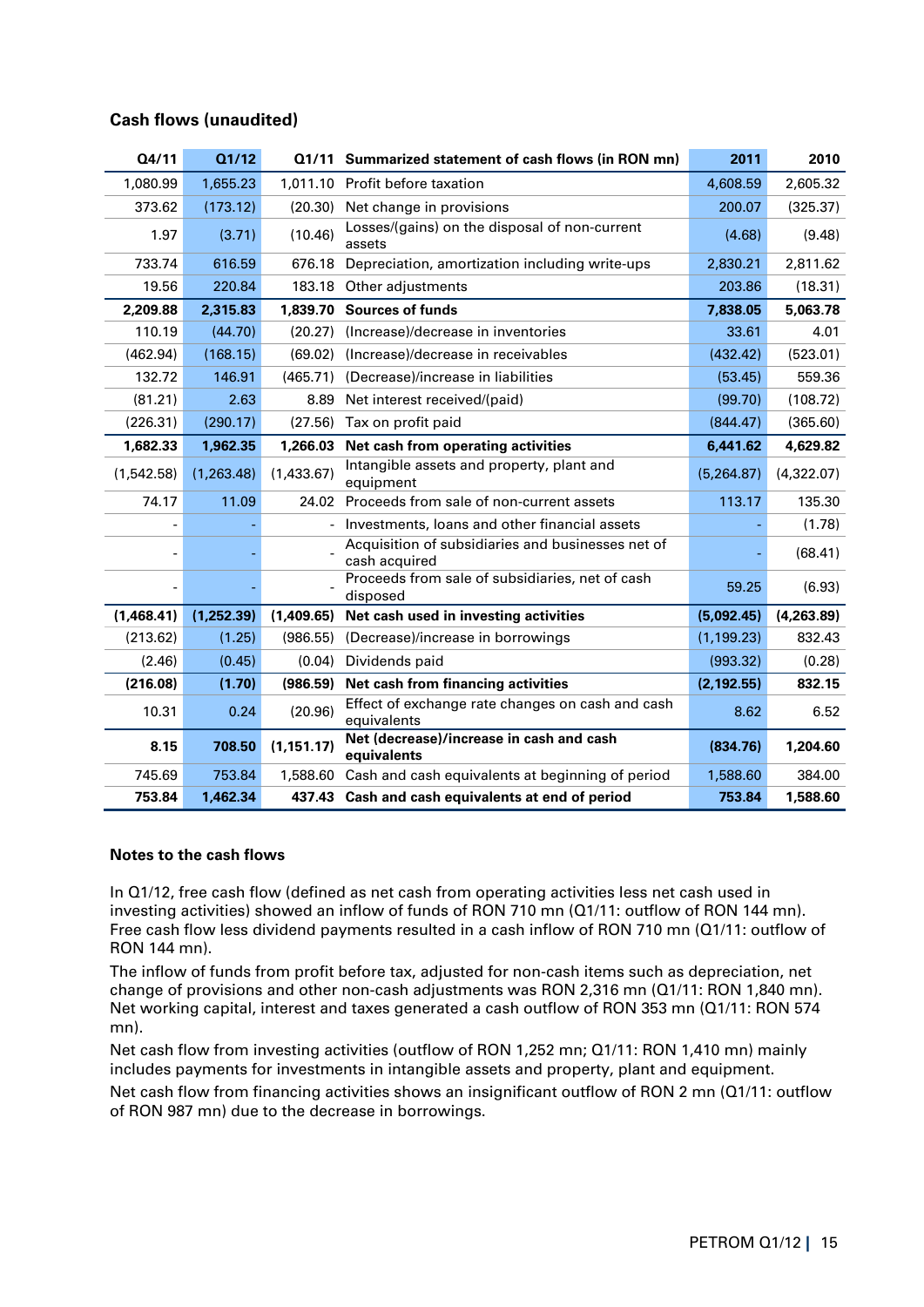# **Condensed statement of changes in equity (unaudited)**

| in RON mn                                    | <b>Share</b><br>capital | Revenue<br>reserves      | Other<br>reserves | Treasury<br>shares           | <b>Stockholders</b><br>' equity | Non-<br>controlling<br>interests | <b>Total</b><br>equity |
|----------------------------------------------|-------------------------|--------------------------|-------------------|------------------------------|---------------------------------|----------------------------------|------------------------|
| <b>January 1, 2012</b>                       | 18,983,37               | 2,198.73                 | (79.68)           | (0.02)                       | 21,102.40                       | (25.79)                          | 21.076.61              |
| Total comprehensive<br>income for the period |                         | 1,383.84                 | (314.18)          | $\overline{\phantom{a}}$     | 1.069.66                        | 1.20                             | 1,070.86               |
| Dividends distribution                       |                         | $\overline{\phantom{a}}$ |                   | $\overline{\phantom{0}}$     |                                 |                                  |                        |
| Purchase of own<br>shares                    |                         | -                        |                   | $\qquad \qquad \blacksquare$ |                                 | $\overline{\phantom{0}}$         |                        |
| Distribution of own<br>shares                |                         | -                        |                   |                              |                                 |                                  |                        |
| Change in non-<br>controlling interests      |                         | -                        |                   |                              |                                 | $\overline{\phantom{0}}$         |                        |
| <b>March 31, 2012</b>                        | 18,983,37               | 3,582,57                 | (393.86)          | (0.02)                       | 22,172.06                       | (24.59)                          | 22,147.47              |

| in RON mn                                    | <b>Share</b><br>capital | Revenue<br>reserves      | <b>Other</b><br>reserves | Treasury<br>shares           | Stockholders'<br>equity | Non-<br>controlling<br>interests | <b>Total</b><br>equity |
|----------------------------------------------|-------------------------|--------------------------|--------------------------|------------------------------|-------------------------|----------------------------------|------------------------|
| <b>January 1, 2011</b>                       | 18,983.37               | (555.42)                 | 57.65                    | (0.02)                       | 18,485.58               | (26.54)                          | 18,459.04              |
| Total comprehensive income for<br>the period |                         | 840.19                   | (275.00)                 |                              | 565.19                  | 3.25                             | 568.44                 |
| Dividends distribution                       |                         | -                        |                          |                              |                         |                                  |                        |
| Purchase of own shares                       |                         | -                        |                          |                              |                         |                                  |                        |
| Distribution of own shares                   |                         | $\overline{\phantom{a}}$ | $\overline{\phantom{a}}$ | $\qquad \qquad \blacksquare$ |                         |                                  |                        |
| Change in non-controlling<br>interests       |                         |                          |                          |                              |                         |                                  |                        |
| <b>March 31, 2011</b>                        | 18,983,37               | 284.77                   | (217.35)                 | (0.02)                       | 19,050.77               | (23.29)                          | 19,027.48              |

 $^7$  Other reserves contain mainly exchange differences from the translation of foreign operations and unrealized gains and losses from hedges.

#### **Dividends**

At the Annual General Meeting of Shareholders held on April 27, 2012, the shareholders of OMV Petrom S.A. approved the distribution of dividends for the financial year 2011 for the amount of RON 1,756 mn. The payment of the dividends will start on June 18, 2012.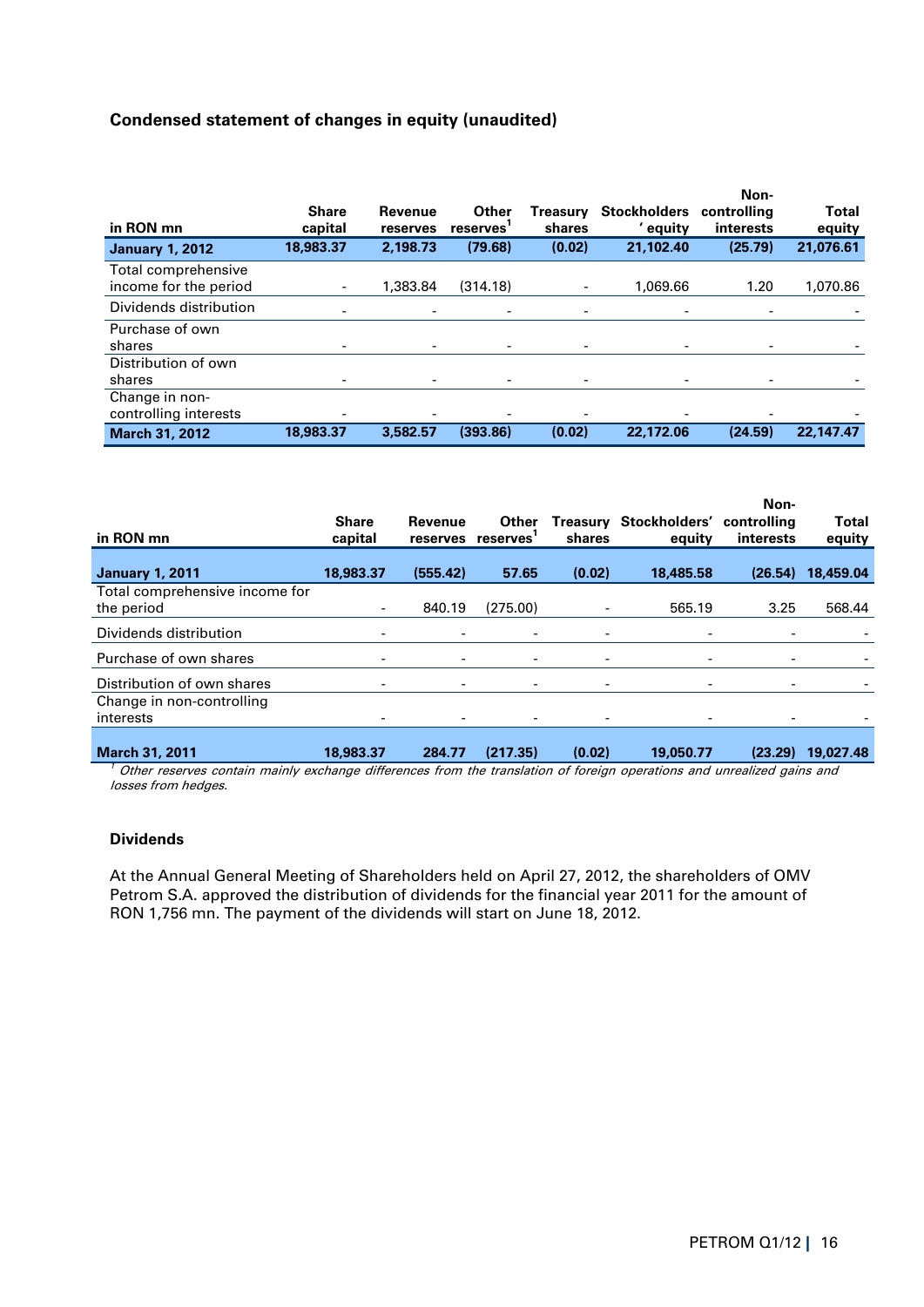# **Segment reporting**

# **Intersegmental sales**

| Q4/11    | Q1/12    | Q1/11    |     | $\Delta$ % in RON mn              | 2011      | 2010     | Δ‰  |
|----------|----------|----------|-----|-----------------------------------|-----------|----------|-----|
| 2.872.17 | 3.155.30 | 2.686.22 | 17  | <b>Exploration and Production</b> | 11,172.10 | 8.861.74 | 26  |
| 133.83   | 125.11   | 110.79   |     | 13 Gas and Power                  | 436.24    | 185.69   | 135 |
| 43.46    | 47.49    | 40.58    |     | 17 Refining and Marketing         | 161.96    | 126.31   | 28  |
| 272.33   | 131.43   | 136.81   | (4) | Corporate and Other               | 576.91    | 485.70   | 19  |
| 3,321.79 | 3,459.33 | 2.974.40 | 16  | Total                             | 12,347.21 | 9.659.44 | 28  |

#### **Sales to external customers**

| Q4/11    | Q1/12    | Q1/11    |    | $\Delta\%$ in RON mn          | 2011      | 2010      | $\Delta\%$ |
|----------|----------|----------|----|-------------------------------|-----------|-----------|------------|
| 106.99   | 234.53   | 193.31   |    | 21 Exploration and Production | 571.34    | 672.66    | (15)       |
| 1,049.72 | 1,273.01 | 930.50   |    | 37 Gas and Power              | 3,190.68  | 2.879.68  | 11         |
| 5.211.12 | 4,484.86 | 3,848.69 |    | 17 Refining and Marketing     | 18,795.16 | 15,050.18 | -25        |
| 22.20    | 12.58    | 5.59     |    | 125 Corporate and Other       | 56.47     | 13.17     | 329        |
| 6,390.03 | 6,004.99 | 4,978.09 | 21 | Total                         | 22,613.65 | 18,615.69 | 21         |

# **Total sales**

| Q4/11    | Q1/12    | Q1/11    |    | $\Delta$ % in RON mn          | 2011      | 2010      | $\Delta\%$ |
|----------|----------|----------|----|-------------------------------|-----------|-----------|------------|
| 2.979.16 | 3.389.83 | 2,879.53 |    | 18 Exploration and Production | 11.743.44 | 9,534,40  | 23         |
| 1.183.55 | 1,398.12 | 1.041.29 |    | 34 Gas and Power              | 3.626.92  | 3,065.37  | 18         |
| 5,254.58 | 4,532.35 | 3.889.27 |    | 17 Refining and Marketing     | 18,957.12 | 15,176.49 | 25         |
| 294.53   | 144.01   | 142.40   |    | 1 Corporate and Other         | 633.38    | 498.87    | 27         |
| 9.711.82 | 9,464.32 | 7,952,49 | 19 | Total                         | 34,960.86 | 28,275.13 | 24         |

# **Segment and Group profit**

| Q4/11    | Q1/12    | Q1/11    | $\Delta\%$ | in RON mn                                              | 2011     | 2010     | $\Delta\%$ |
|----------|----------|----------|------------|--------------------------------------------------------|----------|----------|------------|
| 1,460.84 | 1.704.18 | 1,260.61 | 35         | <b>EBIT Exploration and Production</b>                 | 5,236.32 | 3,012.12 | 74         |
| 112.60   | 136.27   | 33.30    | 309        | <b>EBIT Gas and Power</b>                              | 148.84   | 163.85   | (9)        |
| (376.13) | 86.43    | (52.76)  | n.m.       | <b>EBIT Refining and Marketing</b>                     | (187.37) | 106.30   | n.m.       |
| (30.86)  | (12.11)  | (21.14)  | (43)       | <b>EBIT Corporate and Other</b>                        | (78.98)  | (135.48) | (42)       |
| 1,166.46 | 1.914.77 | 1,220.01 | 57         | <b>EBIT segment total</b>                              | 5,118.82 | 3,146.79 | 63         |
| 15.23    | (121.23) | (28.37)  | 327        | Consolidation: Elimination of<br>intercompany profits  | (183.06) | (161.28) | 14         |
| 1,181.69 | 1,793.54 | 1,191.64 | 51         | <b>Petrom Group EBIT</b>                               | 4,935.76 | 2,985.51 | 65         |
| (100.70) | (138.31) | (180.54) | (23)       | <b>Net financial result</b>                            | (327.17) | (380.19) | (14)       |
| 1.080.99 | 1,655.23 | 1.011.10 | 64         | <b>Petrom Group profit from</b><br>ordinary activities | 4,608.59 | 2,605.32 | 77         |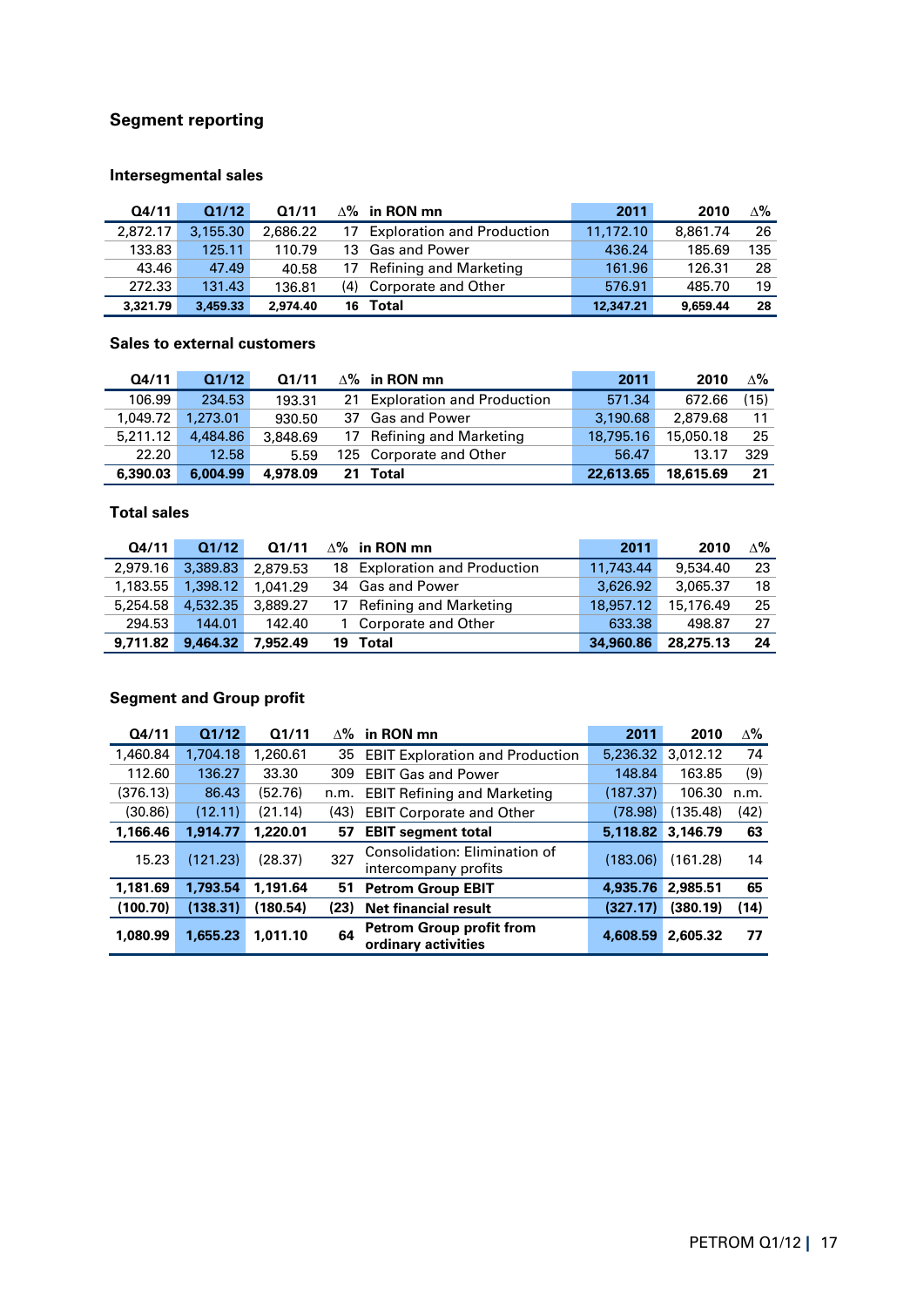# **Assets<sup>1</sup>**

| in RON mn                         | <b>March 31, 2012</b> | Dec 31, 2011 |
|-----------------------------------|-----------------------|--------------|
| <b>Exploration and Production</b> | 19,156.34             | 18,716.01    |
| <b>Gas and Power</b>              | 3,021.81              | 2.930.96     |
| <b>Refining and Marketing</b>     | 5.147.60              | 5,079.04     |
| Corporate and Other               | 714.80                | 729.25       |
| <b>Total</b>                      | 28,040.55             | 27,455.26    |

 $^7$  Segment assets consist of intangible assets and property, plant and equipment

#### **Other notes**

#### **Significant transactions with related parties**

Business transactions in the form of supplies of goods and services take place on a constant and regular basis with companies from OMV Group such as OMV Supply & Trading AG and OMV Refining & Marketing GmbH.

# **Financial Ratios (presented in accordance with National Securities Commission Instruction No. 1/2006 requirements)**

| <b>Financial Ratio</b> | Formula                                     | Value |
|------------------------|---------------------------------------------|-------|
| Current ratio          | <b>Current Assets / Current Liabilities</b> | 0.97  |
| <b>Gearing Ratio</b>   | Net debt/Equity*100                         | 5.89% |
| Days in receivables    | Receivables average balance / Turnover*90   | 28.75 |
| Fixed assets turnover  | Turnover / Fixed assets                     | 0.90  |

 $^7$ Fixed assets turnover is calculated based on turnover for Q1/12\*(360/90) days.

#### **Subsequent events**

On April 27, the Ordinary General Meeting of Shareholders (OGMS) approved OMV Petrom S.A.'s Revenues and Expenditures Budget for the financial year 2012, with investments estimated at RON 5.2 bn. The OGMS also approved a gross dividend of RON 0.031/share for the financial year 2011, at the total amount of RON 1,756 mn, corresponding to a 47% payout ratio. The OGMS appointed Hans-Peter Floren as the new member of the Petrom Supervisory Board for the remaining term of Werner Auli's mandate (i.e. until April 28, 2013) and reappointed Ernst & Young Assurance Service S.R.L. as the company's financial auditor for 2012.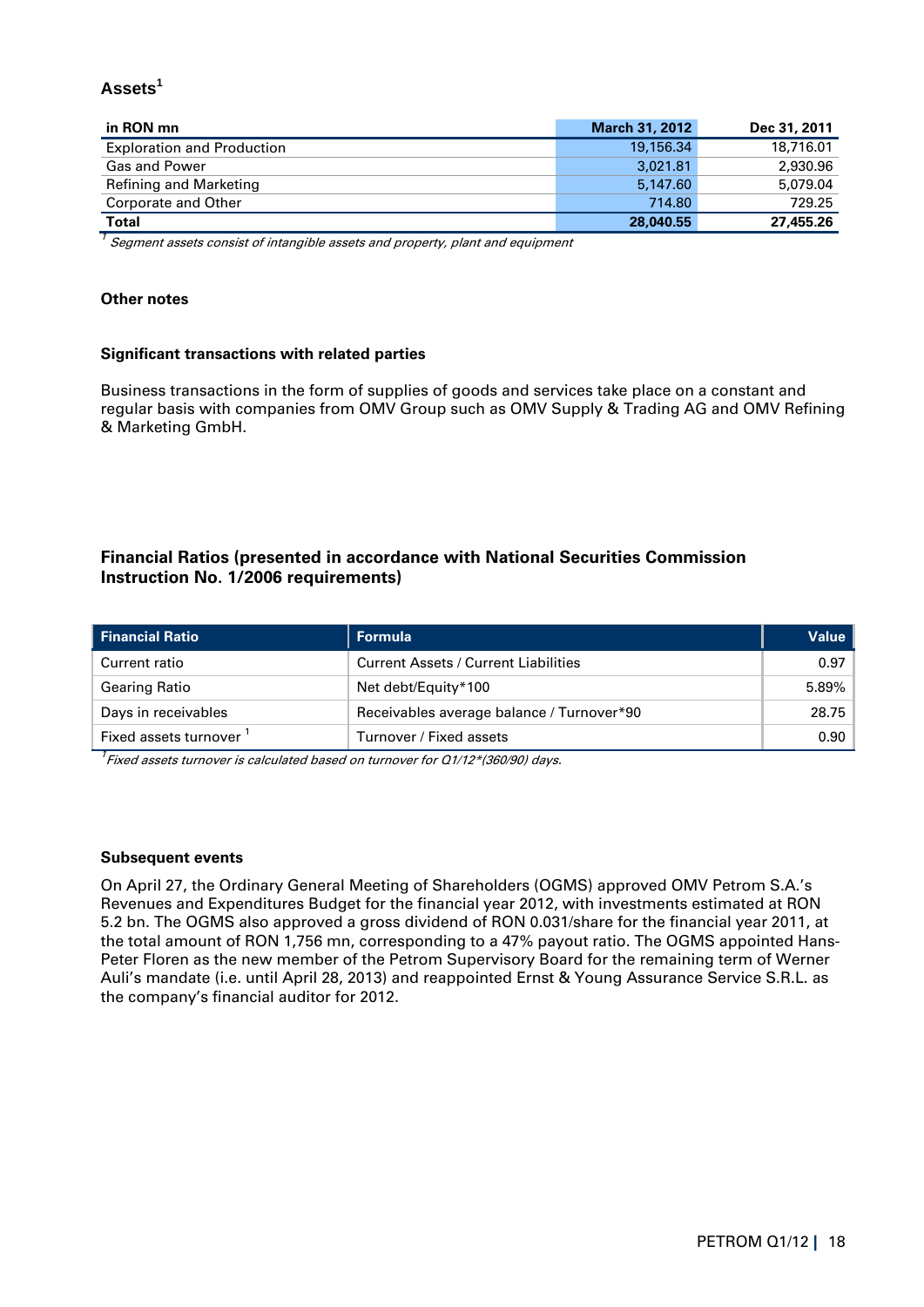### **Declaration of the management**

We confirm to the best of our knowledge that the condensed interim financial statements for the period ended March 31, 2012, prepared in accordance with the International Financial Reporting Standards, offer a true and fair view of Petrom Group's assets, liabilities, financial position and profit or loss of the Group as required by the applicable accounting standards and that the statements of operations and the information presented in this report gives a true and fair view of important events that have occurred during the first three months of the financial year and their impact on the condensed interim financial statements.

**Bucharest, May 9, 2012** 

**The Executive Board** 

**Mariana Gheorghe Daniel Turnheim Chief Executive Officer President of the Executive Board Community Community President of the Executive Board President of the Executive Board** 

leux

**Member of the Executive Board** Member of the Executive Board Member of the Executive Board **Member of the Executive Board Exploration All Exploration Member of the Executive Board Comparent Comparent Comparent Com Exploration & Production** 

- Vente

Good-Led

Jaar Ce

Johann Pleininger **Hilmar Kroat-Reder** Neil Anthony Morgan<br>Member of the Executive Board Member of the Executive Board Member of the Executive Board

Nil Morgan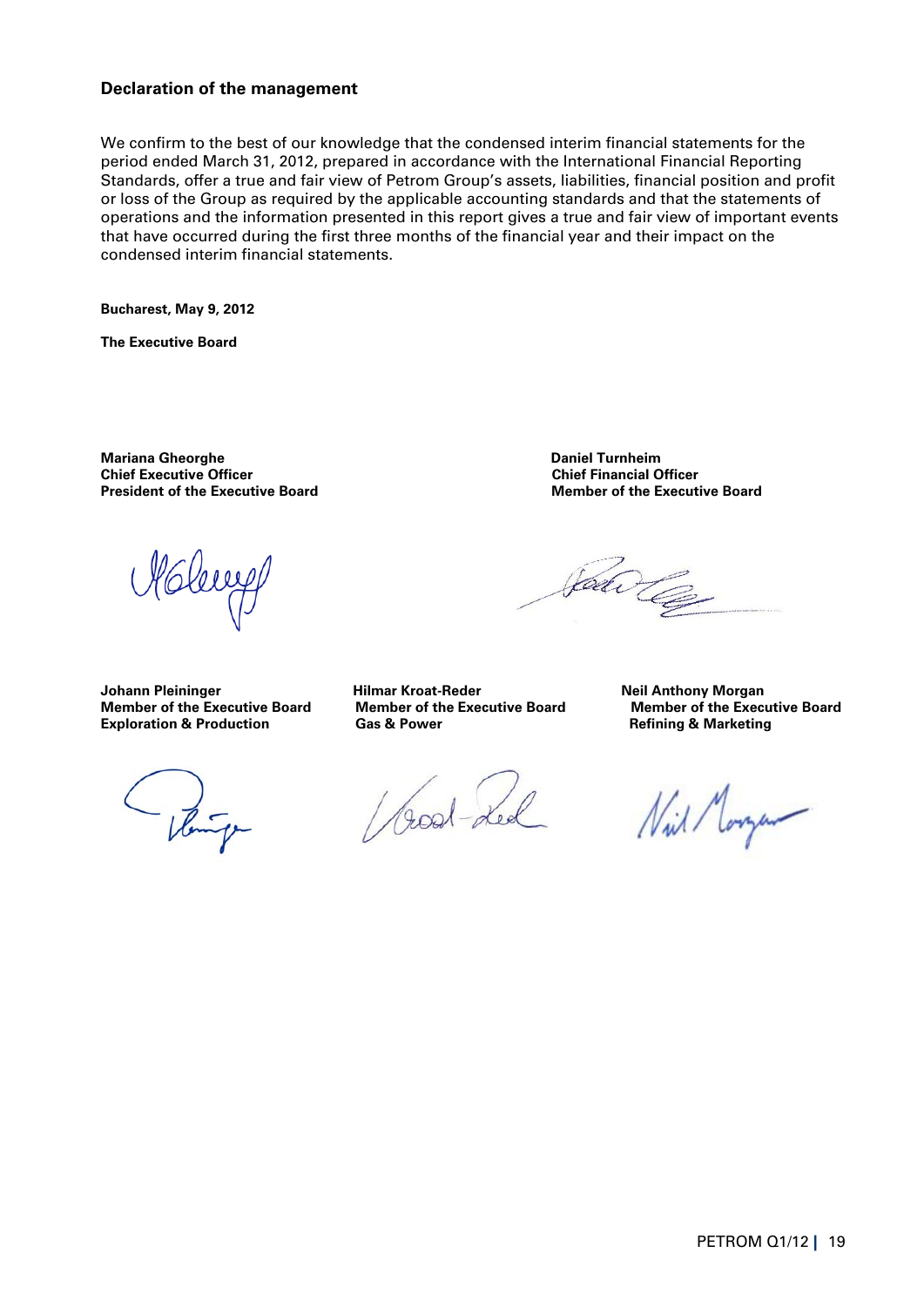# **Abbreviations and definitions**

| ANRE                                                                                                                                                               | Romanian Energy Regulatory Authority                                                                                                                                                                                                                                                                                                                                                                                                                                                                                                                                                                                                                                                                         |
|--------------------------------------------------------------------------------------------------------------------------------------------------------------------|--------------------------------------------------------------------------------------------------------------------------------------------------------------------------------------------------------------------------------------------------------------------------------------------------------------------------------------------------------------------------------------------------------------------------------------------------------------------------------------------------------------------------------------------------------------------------------------------------------------------------------------------------------------------------------------------------------------|
| bbl                                                                                                                                                                | barrel(s), i.e. 159 liters                                                                                                                                                                                                                                                                                                                                                                                                                                                                                                                                                                                                                                                                                   |
| bcf                                                                                                                                                                | billion cubic feet; 1,000 standard cubic meters = 35.3147 bcf for Romania or                                                                                                                                                                                                                                                                                                                                                                                                                                                                                                                                                                                                                                 |
|                                                                                                                                                                    | 34.7793 bcf for Kazakhstan                                                                                                                                                                                                                                                                                                                                                                                                                                                                                                                                                                                                                                                                                   |
| boe                                                                                                                                                                | barrels of oil equivalent                                                                                                                                                                                                                                                                                                                                                                                                                                                                                                                                                                                                                                                                                    |
| bn                                                                                                                                                                 | billion                                                                                                                                                                                                                                                                                                                                                                                                                                                                                                                                                                                                                                                                                                      |
| bcm                                                                                                                                                                | billion cubic meters                                                                                                                                                                                                                                                                                                                                                                                                                                                                                                                                                                                                                                                                                         |
| cbm                                                                                                                                                                | cubic meters                                                                                                                                                                                                                                                                                                                                                                                                                                                                                                                                                                                                                                                                                                 |
| CEO                                                                                                                                                                | <b>Chief Executive Officer</b>                                                                                                                                                                                                                                                                                                                                                                                                                                                                                                                                                                                                                                                                               |
| Co&O                                                                                                                                                               | Corporate and Other                                                                                                                                                                                                                                                                                                                                                                                                                                                                                                                                                                                                                                                                                          |
| <b>CAPEX</b>                                                                                                                                                       | Capital expenditure                                                                                                                                                                                                                                                                                                                                                                                                                                                                                                                                                                                                                                                                                          |
| <b>CCS</b>                                                                                                                                                         | Current cost of supply                                                                                                                                                                                                                                                                                                                                                                                                                                                                                                                                                                                                                                                                                       |
| <b>CFPS</b>                                                                                                                                                        | <b>Cash Flow Per Share</b>                                                                                                                                                                                                                                                                                                                                                                                                                                                                                                                                                                                                                                                                                   |
| <b>EBIT</b>                                                                                                                                                        | Earnings before interest and tax                                                                                                                                                                                                                                                                                                                                                                                                                                                                                                                                                                                                                                                                             |
| E&P                                                                                                                                                                | <b>Exploration and Production</b>                                                                                                                                                                                                                                                                                                                                                                                                                                                                                                                                                                                                                                                                            |
|                                                                                                                                                                    |                                                                                                                                                                                                                                                                                                                                                                                                                                                                                                                                                                                                                                                                                                              |
|                                                                                                                                                                    | Euro                                                                                                                                                                                                                                                                                                                                                                                                                                                                                                                                                                                                                                                                                                         |
| <b>FX</b>                                                                                                                                                          | Foreign Exchange                                                                                                                                                                                                                                                                                                                                                                                                                                                                                                                                                                                                                                                                                             |
| G&P                                                                                                                                                                | Gas and Power                                                                                                                                                                                                                                                                                                                                                                                                                                                                                                                                                                                                                                                                                                |
| н                                                                                                                                                                  | Half year                                                                                                                                                                                                                                                                                                                                                                                                                                                                                                                                                                                                                                                                                                    |
| <b>IFRSs; IASs</b>                                                                                                                                                 | International Financial Reporting Standards; International Accounting Standards                                                                                                                                                                                                                                                                                                                                                                                                                                                                                                                                                                                                                              |
| IT                                                                                                                                                                 | <b>Information Technology</b>                                                                                                                                                                                                                                                                                                                                                                                                                                                                                                                                                                                                                                                                                |
| <b>LTIR</b>                                                                                                                                                        | Lost Time Injury Rate                                                                                                                                                                                                                                                                                                                                                                                                                                                                                                                                                                                                                                                                                        |
| kboe/d                                                                                                                                                             |                                                                                                                                                                                                                                                                                                                                                                                                                                                                                                                                                                                                                                                                                                              |
| kt                                                                                                                                                                 | thousand tons                                                                                                                                                                                                                                                                                                                                                                                                                                                                                                                                                                                                                                                                                                |
| mn                                                                                                                                                                 | million                                                                                                                                                                                                                                                                                                                                                                                                                                                                                                                                                                                                                                                                                                      |
| <b>NBR</b>                                                                                                                                                         |                                                                                                                                                                                                                                                                                                                                                                                                                                                                                                                                                                                                                                                                                                              |
|                                                                                                                                                                    |                                                                                                                                                                                                                                                                                                                                                                                                                                                                                                                                                                                                                                                                                                              |
|                                                                                                                                                                    |                                                                                                                                                                                                                                                                                                                                                                                                                                                                                                                                                                                                                                                                                                              |
|                                                                                                                                                                    |                                                                                                                                                                                                                                                                                                                                                                                                                                                                                                                                                                                                                                                                                                              |
|                                                                                                                                                                    |                                                                                                                                                                                                                                                                                                                                                                                                                                                                                                                                                                                                                                                                                                              |
| <b>OPEX</b>                                                                                                                                                        |                                                                                                                                                                                                                                                                                                                                                                                                                                                                                                                                                                                                                                                                                                              |
| Q                                                                                                                                                                  |                                                                                                                                                                                                                                                                                                                                                                                                                                                                                                                                                                                                                                                                                                              |
|                                                                                                                                                                    |                                                                                                                                                                                                                                                                                                                                                                                                                                                                                                                                                                                                                                                                                                              |
|                                                                                                                                                                    |                                                                                                                                                                                                                                                                                                                                                                                                                                                                                                                                                                                                                                                                                                              |
|                                                                                                                                                                    |                                                                                                                                                                                                                                                                                                                                                                                                                                                                                                                                                                                                                                                                                                              |
|                                                                                                                                                                    |                                                                                                                                                                                                                                                                                                                                                                                                                                                                                                                                                                                                                                                                                                              |
|                                                                                                                                                                    |                                                                                                                                                                                                                                                                                                                                                                                                                                                                                                                                                                                                                                                                                                              |
|                                                                                                                                                                    |                                                                                                                                                                                                                                                                                                                                                                                                                                                                                                                                                                                                                                                                                                              |
|                                                                                                                                                                    |                                                                                                                                                                                                                                                                                                                                                                                                                                                                                                                                                                                                                                                                                                              |
|                                                                                                                                                                    |                                                                                                                                                                                                                                                                                                                                                                                                                                                                                                                                                                                                                                                                                                              |
|                                                                                                                                                                    |                                                                                                                                                                                                                                                                                                                                                                                                                                                                                                                                                                                                                                                                                                              |
|                                                                                                                                                                    |                                                                                                                                                                                                                                                                                                                                                                                                                                                                                                                                                                                                                                                                                                              |
| <b>EPS</b><br><b>EUR</b><br><b>NGL</b><br>n.a.<br>n.m.<br><b>ROACE</b><br><b>ROE</b><br><b>ROFA</b><br><b>RON</b><br>R&M<br>S.A.; S.R.L.<br>t<br><b>USD</b><br>yoy | Earnings per share<br>Thousand barrels of oil equivalent per day<br>National Bank of Romania<br>Natural Gas Liquids<br>not applicable<br>not meaningful i.e. deviation exceeds (+/-)500% or comparison is made between<br>positive to negative values<br><b>Operating Expenditures</b><br>quarter<br>Return On Average Capital Employed = NOPAT/Average Capital Employed<br>Return On Equity = Net Profit/Average Equity<br>Return On Fixed Assets = EBIT/Average Fixed Assets<br>Romanian leu<br><b>Refining and Marketing</b><br>Societate pe Actiuni (Joint-stock company); Societate cu Raspundere Limitata<br>(Limited liability company)<br>metric tons<br><b>United States dollar</b><br>Year-on-year |